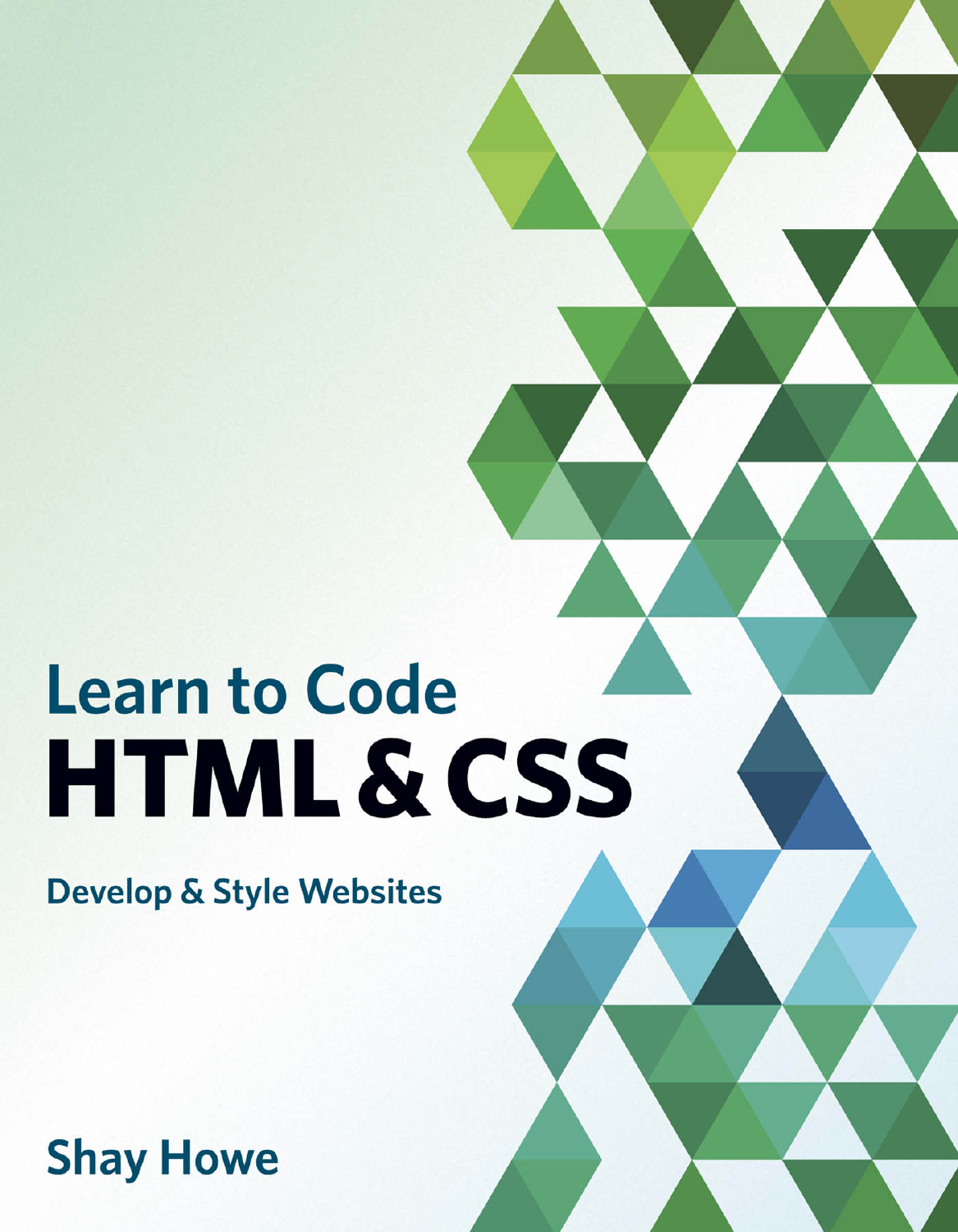# **Learn to Code HTML & CSS**

**Develop & Style Websites**

**Shay Howe**

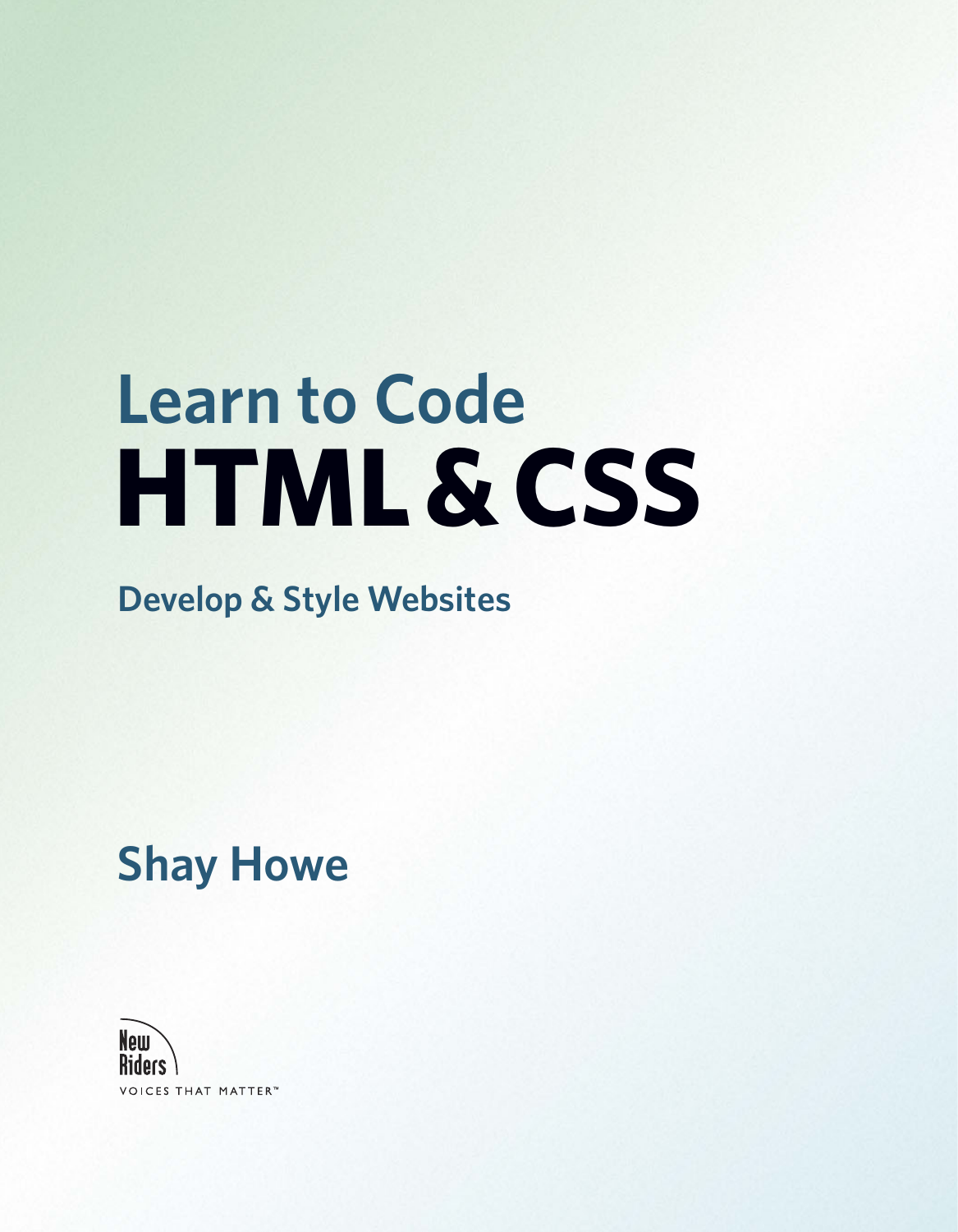#### **LEARN TO CODE HTML & CSS: DEVELOP & STYLE WEBSITES Shay Howe**

#### **NEW RIDERS**

[www.newriders.com](http://www.newriders.com)

To report errors, please send a note to errata@peachpit.com New Riders is an imprint of Peachpit, a division of Pearson Education. Copyright © 2014 by W. Shay Howe

**Project Editors:** Michael J. Nolan and Nancy Peterson **Development Editor:** Jennifer Lynn **Production Editor:** David Van Ness **Copyeditor:** Jennifer Needham **Technical Editor:** Chris Mills **Indexer:** Karin Arrigoni **Proofreader:** Darren Meiss **Cover Designer:** Shay Howe **Interior Designer:** Mimi Heft **Compositor:** WolfsonDesign

#### **NOTICE OF RIGHTS**

All rights reserved. No part of this book may be reproduced or transmitted in any form by any means, electronic, mechanical, photocopying, recording, or otherwise, without the prior written permission of the publisher. For information on getting permission for reprints and excerpts, contact permissions@peachpit.com.

#### **NOTICE OF LIABILITY**

The information in this book is distributed on an "As Is" basis without warranty. While every precaution has been taken in the preparation of the book, neither the author nor Peachpit shall have any liability to any person or entity with respect to any loss or damage caused or alleged to be caused directly or indirectly by the instructions contained in this book or by the computer software and hardware products described in it.

#### **TRADEMARKS**

Many of the designations used by manufacturers and sellers to distinguish their products are claimed as trademarks. Where those designations appear in this book, and Peachpit was aware of a trademark claim, the designations appear as requested by the owner of the trademark. All other product names and services identified throughout this book are used in editorial fashion only and for the benefit of such companies with no intention of infringement of the trademark. No such use, or the use of any trade name, is intended to convey endorsement or other affiliation with this book.

ISBN 13: 978-0-321-94052-0 ISBN 10: 0-321-94052-0

9 8 7 6 5 4 3 2 1

Printed and bound in the United States of America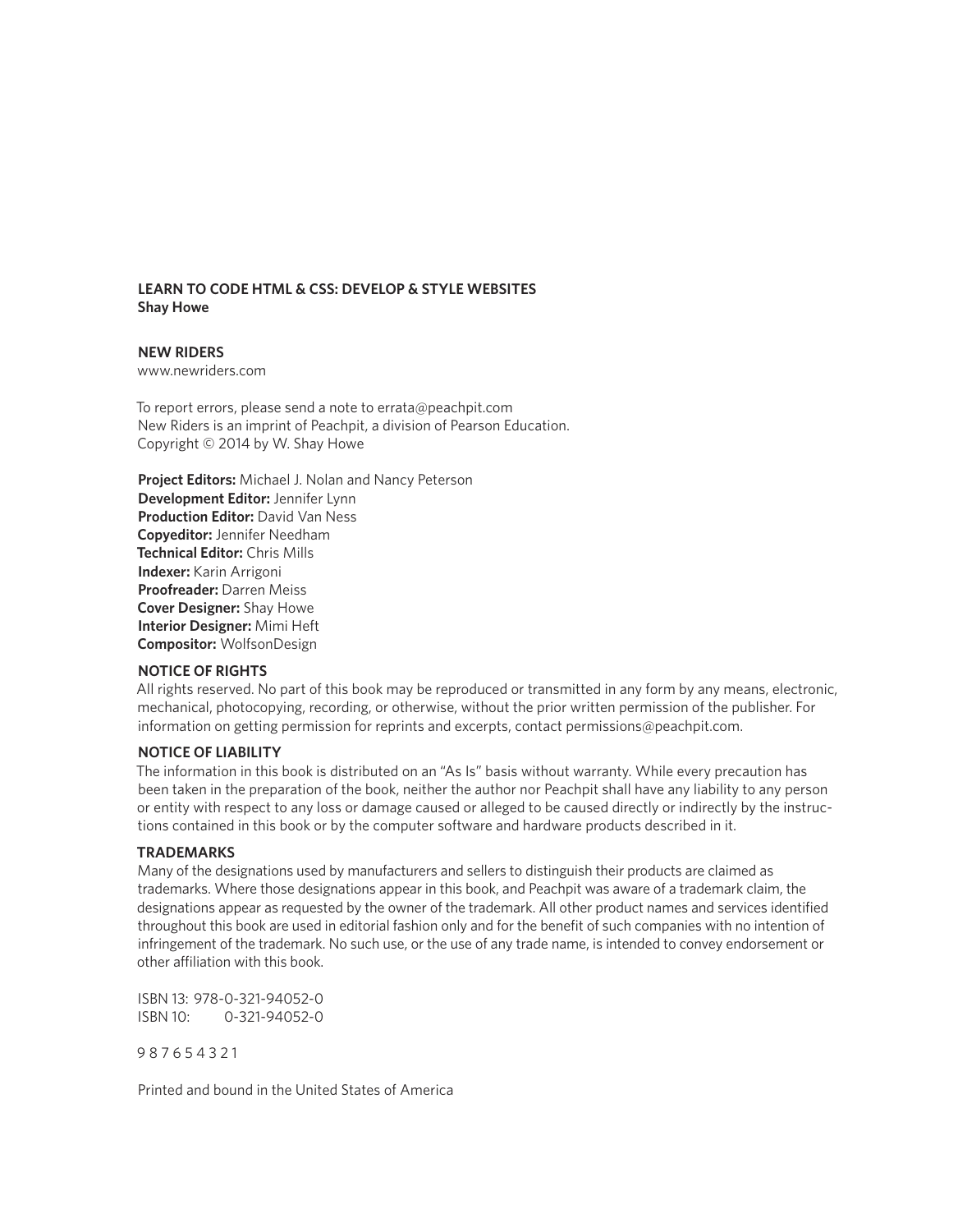*For you.*

*One way or another this book ended up in your hands. I'm excited to see what you do with it, and I hope the knowledge within this book makes as large an impact on your life as it has on my own.*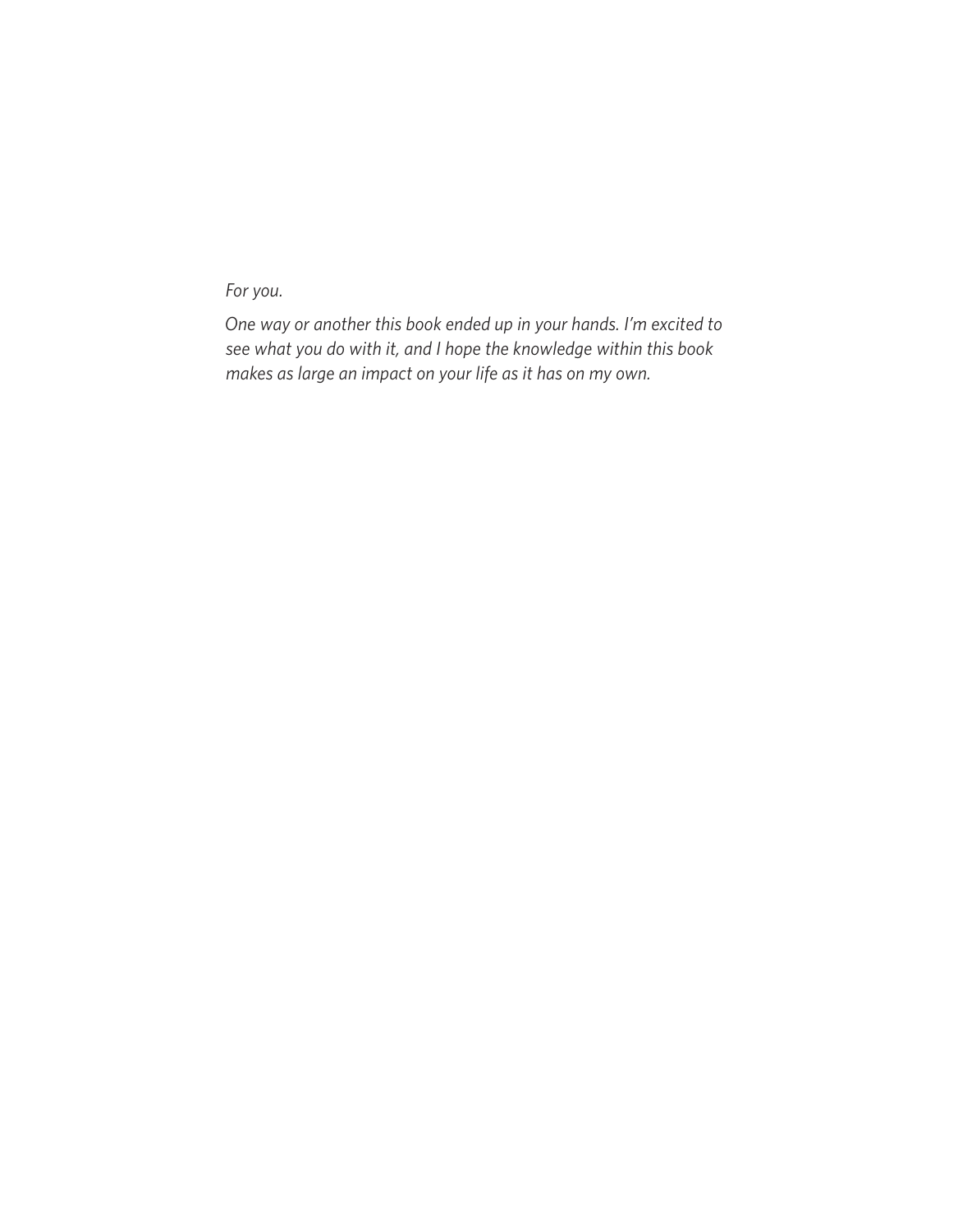# **About the Author**



Born and raised in the small town of Lima, Ohio, Shay Howe grew up disassembling remote controls and other electronics in hopes of learning how they worked. When the Internet was introduced, he was fascinated and immediately began learning all he could about it. Upon graduating from high school, he moved to Tempe, Arizona, where he attended the University of Advancing Technology and received a Bachelor of Arts degree in digital multimedia with a focus in web design.

Currently living in Chicago, Illinois, Shay is a designer and front-end developer with a passion for solving problems while building creative and intuitive websites. He specializes in web and product design and front-end development, specialties that he regularly writes and speaks about.

Shay is co-founder of Chicago Camps, which hosts low-cost, high-value technology events in the Chicago area. He is also co-organizer of Refresh Chicago and UX Happy Hour, which help to refresh the creative, technical, and professional culture of New Media endeavors.

Perhaps most importantly, though, Shay is the undisputed office table tennis champion.

# **Acknowledgments**

To everyone who helped make this book a reality, from the bottom of my heart, I cannot thank you enough!

There are so many people who have helped me in my career and with this book that it's going to be impossible to thank them all. I will undoubtedly forget someone important, and I apologize to whoever that may be. That said, I have to begin by thanking my family and friends. There's no way this book would ever exist without their help and support.

My wife, Becky, was encouraging from day one and has always been supportive of my endeavors, no matter if they seemed like good ideas or not. Our pup, Gatsby, who makes me smile every day, kept my feet warm all winter while I was writing, using them as his bed under my desk. All of the thanks in the world would not be enough for my parents, Wes and Deb, who have provided me with more support and guidance than I could have ever dreamed. I love them all.

Before this was a book it was a website, and that website received feedback from some of the best in the business. I'm incredibly thankful to Jeff Cohen, Mike Gibson, Scott Robbin, Christopher Webb, Russell Schoenbeck, Dan Kim, Chris Mills, Bruce Lawson, Christian Heilmann, and many others for their initial feedback on these lessons. Of course the website itself wouldn't have existed without the help of Darby Frey, who has had my back for years and is easily one of the best guys I know.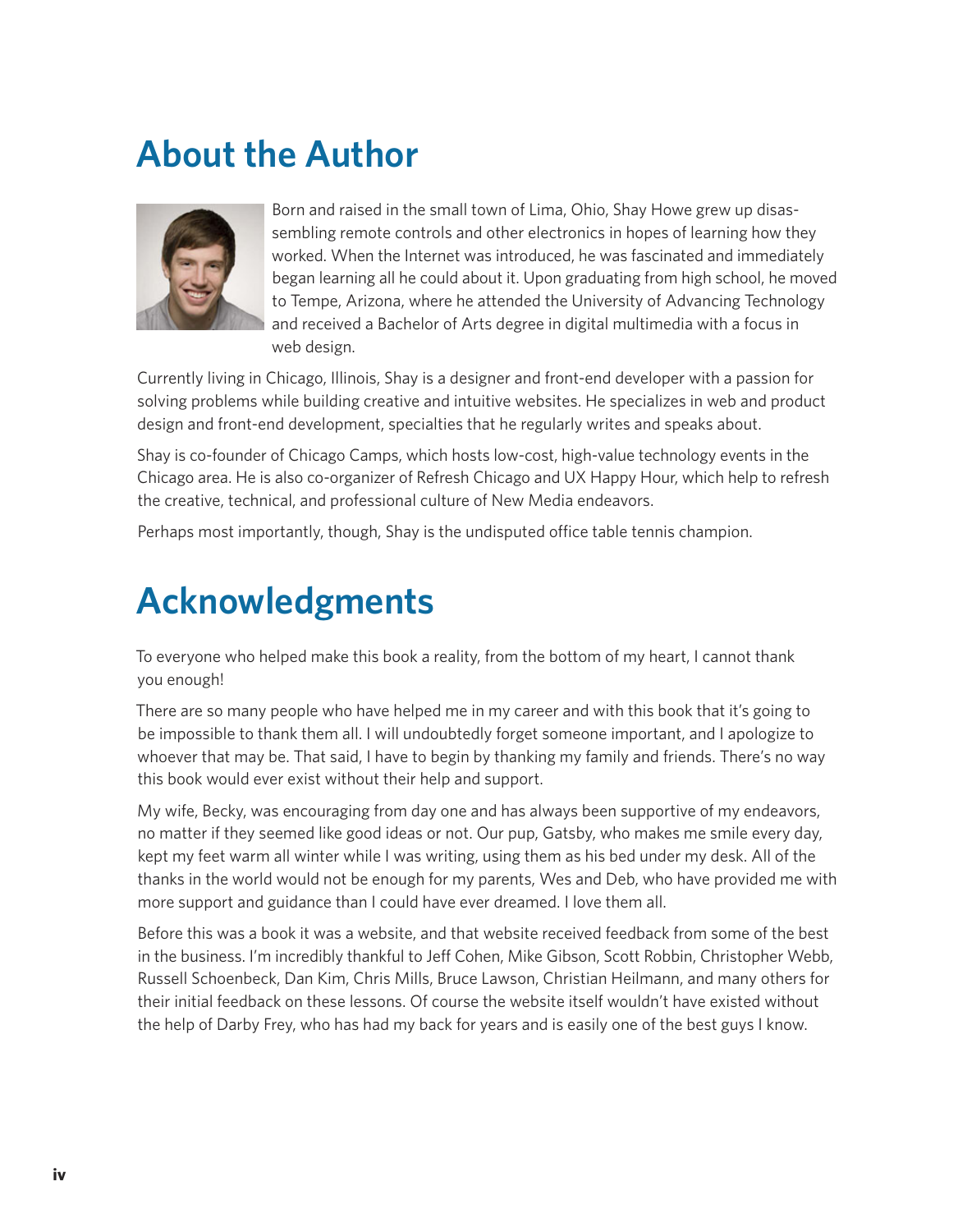I tapped on quite a few friends for content for this book, and I was overwhelmed by all of their contributions. I owe two-handed high fives to Aaron Irizarry, Adam Connor, AJ Self, Arman Ghosh, Bermon Painter, Brad Smith, Candi Lemoine, Carolyn Chandler, Chris Mills, Dan Denney, Darby Frey, Erica Decker, Estelle Weyl, Jen Myers, Jenn Downs, Jennifer Jones, Leslie Jensen-Inman, Maya Bruck, Russ Unger, Tessa Harmon, Victoria Pater, Vitaly Friedman, and Zoe Mickley Gillenwater. Next time I see each of them the high fives are payable in full, and dinner is on me.

I owe a ton of thanks to the New Riders family who helped bring this all together. Michael Nolan eased my fear of writing a book and gave me a gracious introduction to New Riders. Jennifer Lynn deserves an award for keeping this book on track and helping make sense of the content within it. Chris Mills did a fantastic job of making sure all of the right topics were covered in an understandable manner. Jennifer Needham put my words to work, making me sound better than I ever imagined. Mimi Heft always went the extra mile and was incredibly patient with me. Nancy Peterson handled every request I threw at her with ease and kept the entire team on the same page. They're all superheroes in my eyes, and they made writing this book an amazing experience.

Much of the content within this book has been heavily influenced by those who have written books and publications before me, and who continue to be thought leaders within the industry. Without the contributions of Jeffrey Zeldman, Eric Meyer, Dan Cederholm, Dave Shea, Andy Budd, Jeremy Keith, Cameron Moll, Ethan Marcotte, Chris Coyier, and others, it's hard to say what I'd know.

Today the Mozilla Developer Network and Dev.Opera communities are publishing some of best content on HTML and CSS; they have become staples within a long list of great resources. They must be thanked, too, for their amazing contributions.

When not in the office I do my best to stay involved in the community, and to that end I help organize a handful of different events in the Chicago area. While writing this book I fell behind on my duties, and I must thank Russ Unger and Brad Simpson from Chicago Camps and Jon Buda and Anthony Zinni from Refresh Chicago for picking up my slack. They all helped to carry my portion of the work without hesitation, and I'm thankful and honored to have them as partners in crime.

Many people have generously offered words of wisdom and lent an ear from time to time. For that, I must thank Bill DeRouchey, Bill Scott, Brad Wilkening, Braden Kowitz, Brandon Satrom, Carl Smith, Chris Courtney, Chris Eppstein, Crystal Shuller, Dale Sande, Dave Giunta, Dave Hoover, Debra Levin Gelman, Derek Featherstone, Dustin Anderson, Fabian Alcantara, Greg Baugues, Hampton Catlin, Jack Toomey, Jason Kunesh, Jason Ulaszek, JC Grubbs, Jim and Jen Remsik, Jonathan Snook, Keith Norman, Luis D. Rodriguez, Michael Boeke, Michael "Doc" Norton, Michael Parenteau, Milton Jackson, Nishant Kothary, Peter Merholz, Sam Rosen, Samantha Soma, Tim Frick, Todd Larsen, and Todd Zaki Warfel.

Last, but certainly not least, I must thank the late Matt Puchlerz. He taught me more than he'll ever know, and I wouldn't be where I am today without him. I am forever grateful for Matt's friendship, and I miss him dearly.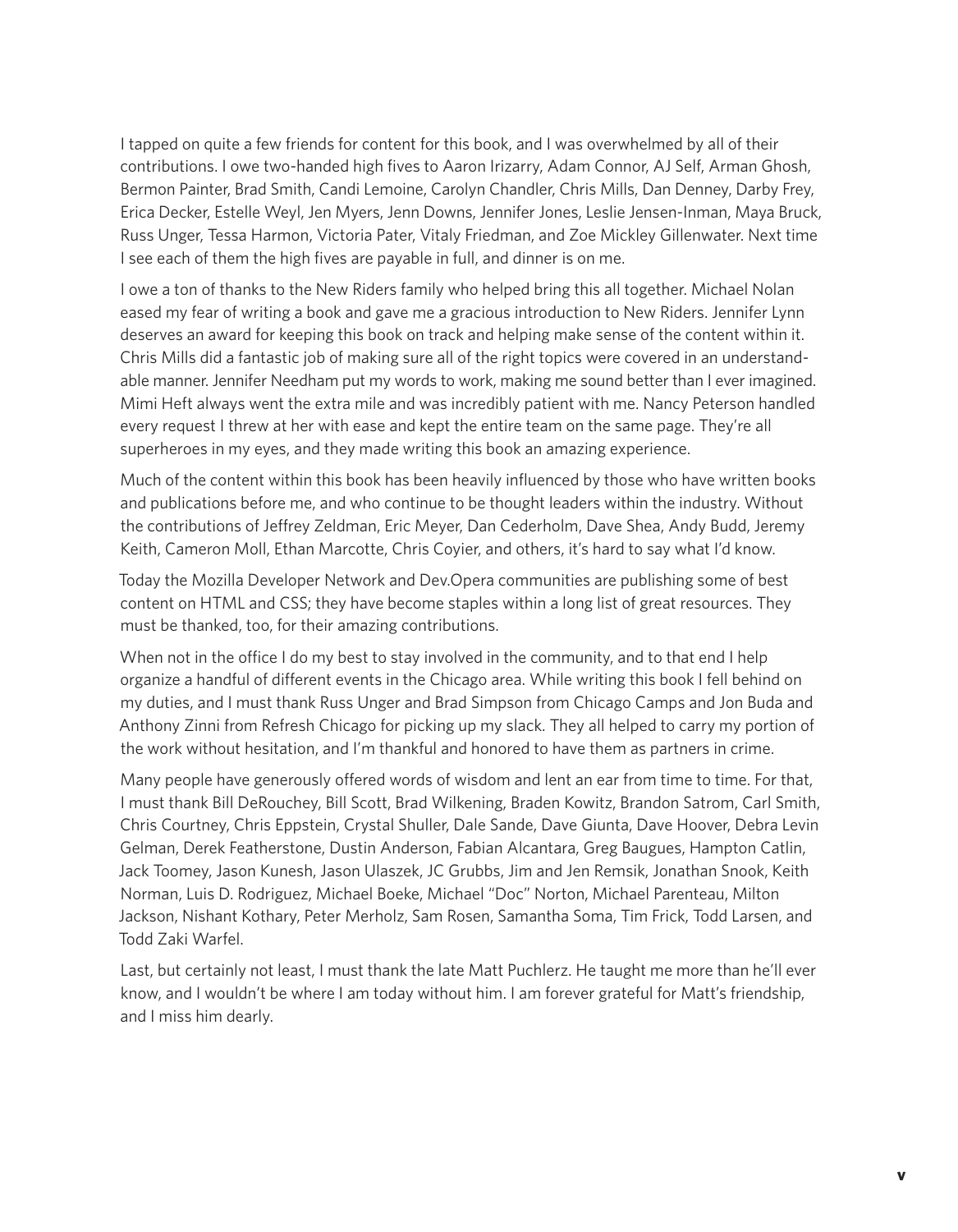# <span id="page-6-0"></span>**[Contents](#page-10-0)**

| <b>LESSON1 Building Your First Web Page</b><br>1 |
|--------------------------------------------------|
|                                                  |
|                                                  |
|                                                  |
|                                                  |
|                                                  |
|                                                  |
|                                                  |
|                                                  |
| <b>LESSON 2 Getting to Know HTML</b><br>17       |
|                                                  |
|                                                  |
|                                                  |
|                                                  |
|                                                  |
|                                                  |
| <b>LESSON 3 Getting to Know CSS</b><br>36        |
|                                                  |
|                                                  |
|                                                  |
|                                                  |
|                                                  |
|                                                  |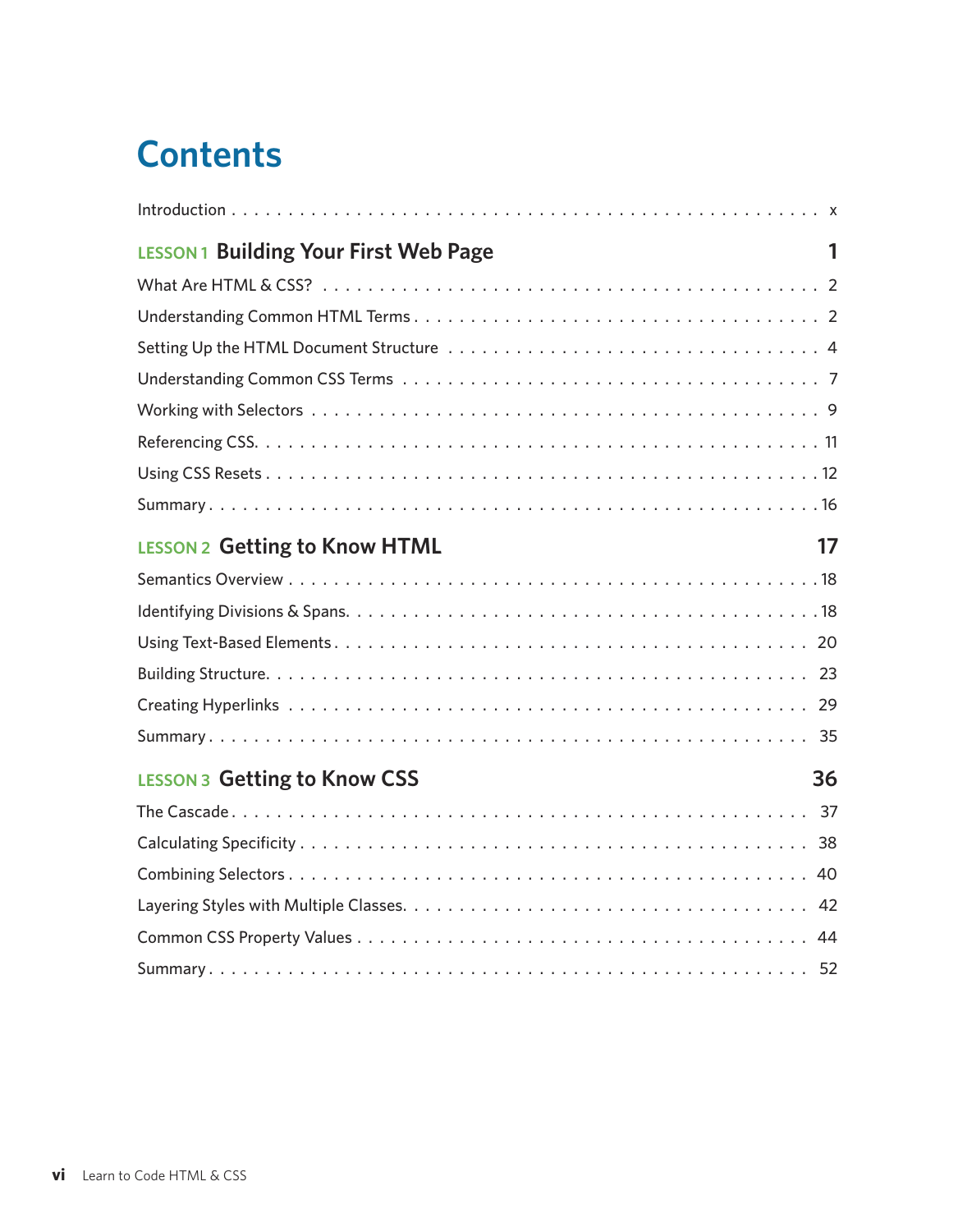<span id="page-7-0"></span>

| <b>LESSON 4 Opening the Box Model</b>    | 53  |
|------------------------------------------|-----|
|                                          |     |
|                                          |     |
|                                          |     |
|                                          |     |
|                                          |     |
| <b>LESSON 5 Positioning Content</b>      | 74  |
|                                          |     |
|                                          |     |
|                                          |     |
|                                          |     |
|                                          |     |
| LESSON 6 Working with Typography         | 99  |
|                                          |     |
|                                          |     |
|                                          |     |
|                                          |     |
|                                          |     |
|                                          |     |
|                                          |     |
| LESSON 7 Setting Backgrounds & Gradients | 132 |
|                                          |     |
|                                          |     |
|                                          |     |
|                                          |     |
|                                          |     |
|                                          |     |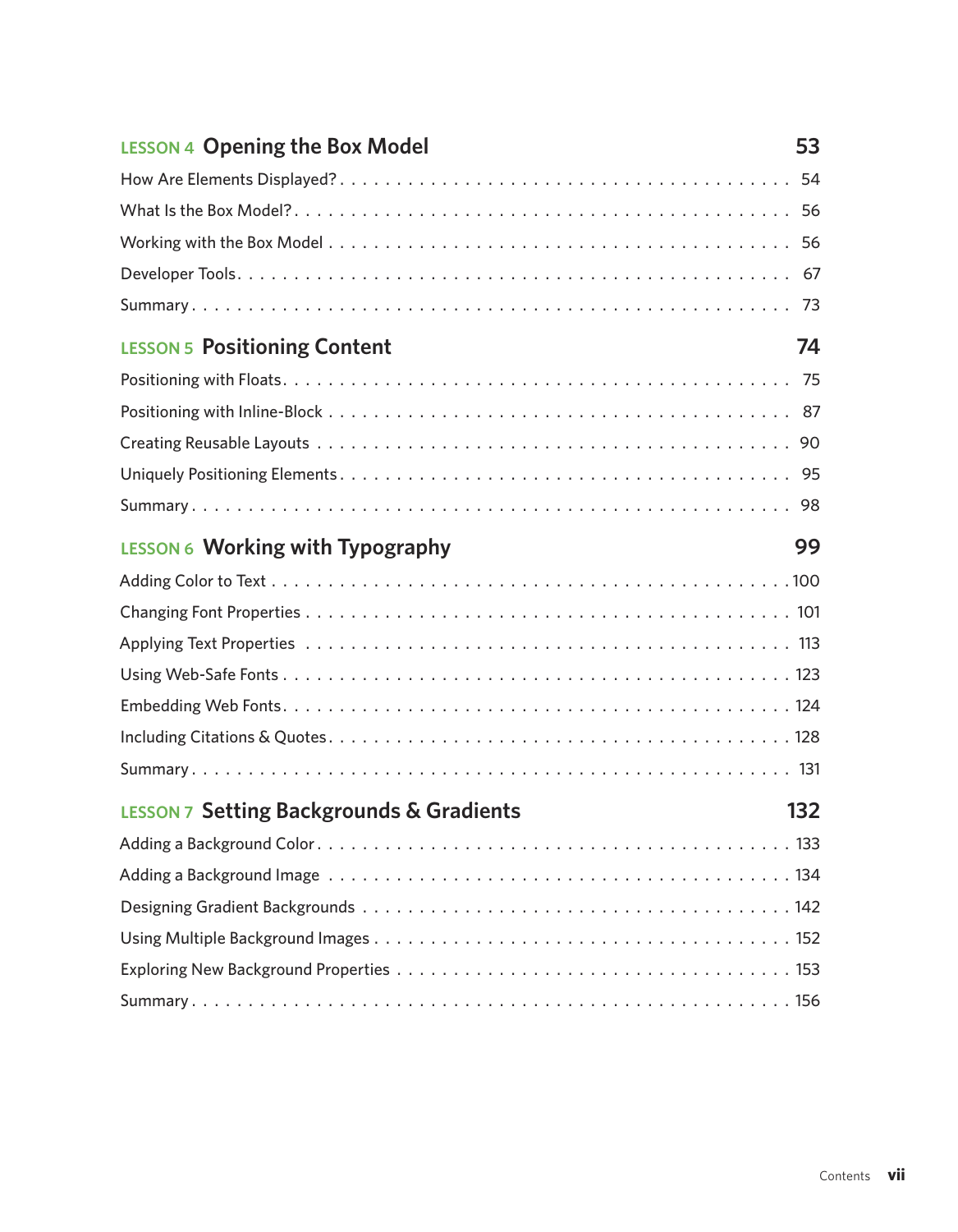### **LESSON 8 Creating Lists** 157

| <b>LESSON 9 Adding Media</b>    | 178 |
|---------------------------------|-----|
|                                 |     |
|                                 |     |
|                                 |     |
|                                 |     |
|                                 |     |
|                                 |     |
| <b>LESSON 10 Building Forms</b> | 204 |
|                                 |     |
|                                 |     |
|                                 |     |
|                                 |     |
|                                 |     |
|                                 |     |
|                                 |     |

[Login Form Example . . . . . . . . . . . . . . . . . . . . . . . . . . . . . . . . . . . . . . . . . . . . . . 217](#page--1-0) Summary [. . . . . . . . . . . . . . . . . . . . . . . . . . . . . . . . . . . . . . . . . . . . . . . . . . . . 228](#page--1-0)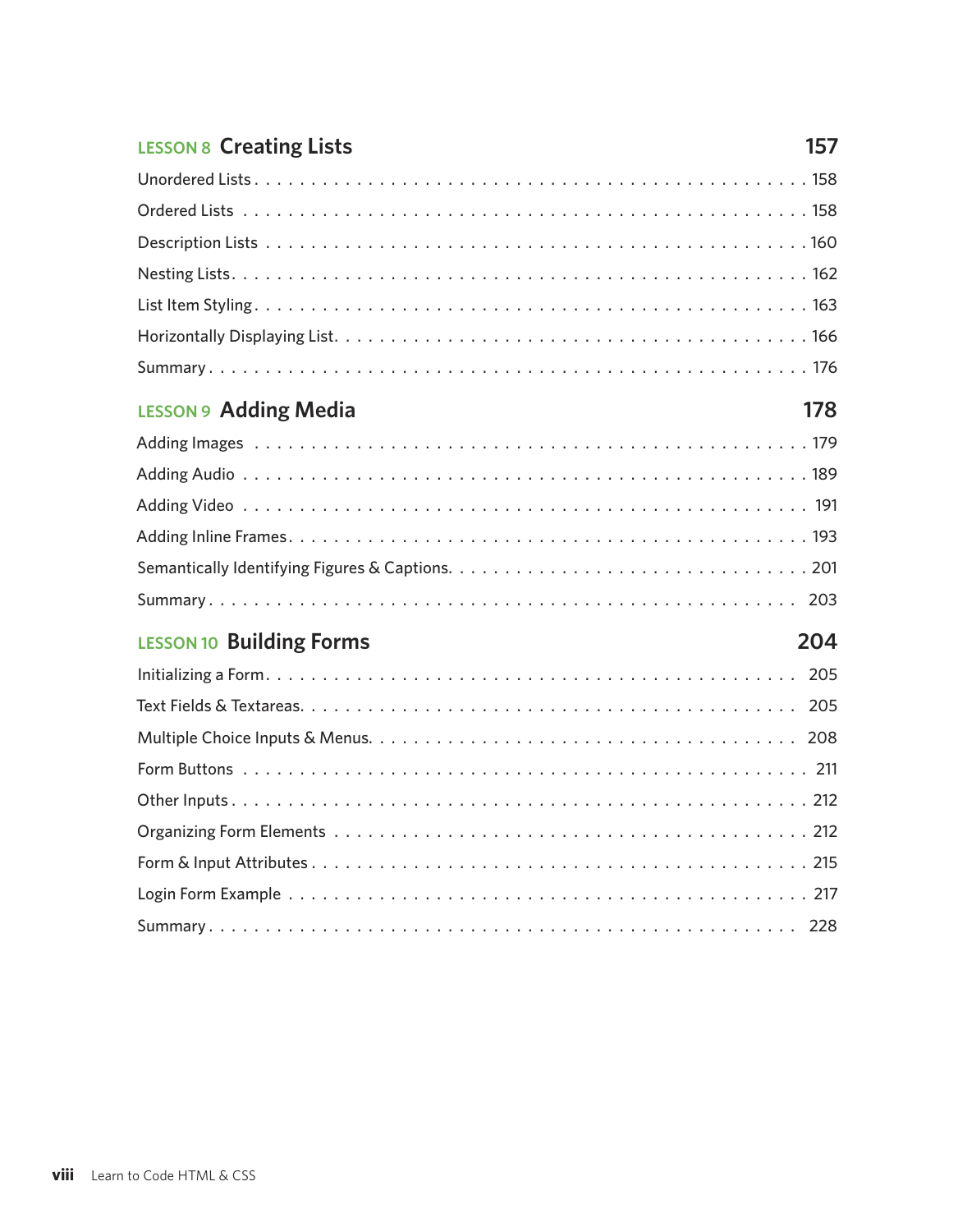<span id="page-9-0"></span>

| <b>LESSON 11 Organizing Data with Tables</b> | 229 |
|----------------------------------------------|-----|
|                                              |     |
|                                              |     |
|                                              |     |
|                                              |     |
|                                              |     |
|                                              |     |
|                                              |     |
| <b>LESSON 12 Writing Your Best Code</b>      | 266 |
|                                              |     |
|                                              |     |
|                                              |     |
|                                              |     |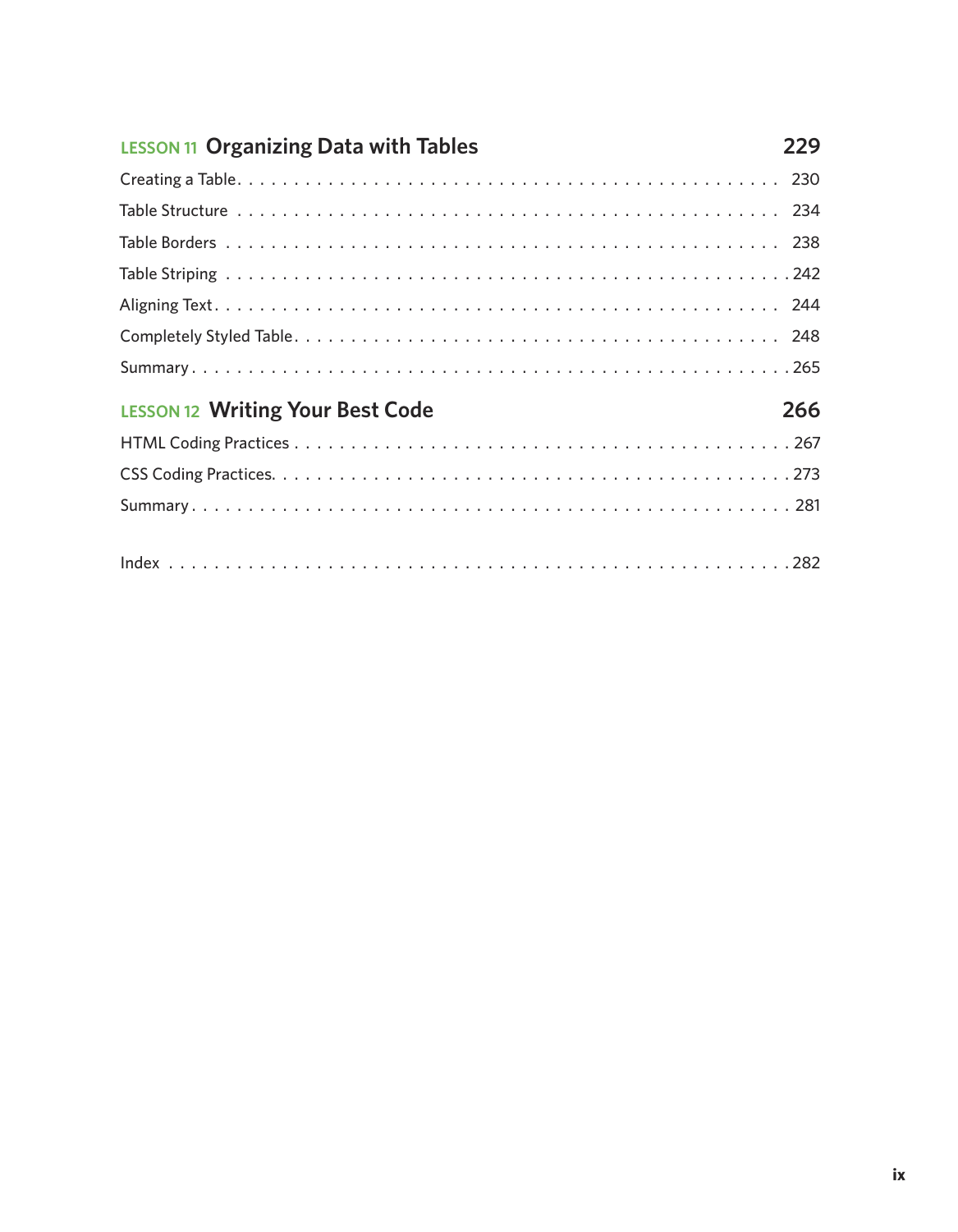# <span id="page-10-0"></span>**[Introduction](#page-6-0)**

I come from a family of educators. My parents are both teachers, as is my brother. I was the only one in my family not to become a teacher. That said, I love helping others, spreading the knowledge I have about web design, and teaching when possible. To that end, I often speak at different conferences and schools, as well as host the occasional workshop. When doing so, I continually receive questions about HTML and CSS. So, I wrote this book to be that ideal, all-encompassing resource for learning HTML and CSS.

Traditionally, you'll see books that teach HTML first and then CSS, keeping the two languages completely separate. But when they're taught independently, things don't really come together until the very end, which is frustrating for someone new to HTML and CSS. I wanted to take a different approach, teaching both languages at the same time so that you can see the fruits of your labor sooner rather than later. This book aims to bring instant gratification to the web design process.

It was also important to me that the book be project based, providing a completed website for readers who work through the book from start to finish. Not everyone learns by reading alone, so I wanted to provide a tangible website to allow people to learn experientially.

And let's face it, HTML and CSS can be a little daunting at first. After all, the languages are ever changing, and the evolution requires a steady stream of up-to-date material. This book is written in a workshop-style format, with 12 easy-to-digest lessons. Starting with the basics, each lesson builds upon the previous one and breaks down the barriers to entry, showing you how you can start writing HTML and CSS today in practical examples. In fact, you build a simple web page in the first lesson. Then, in subsequent lessons, you learn not only how to make this web page more robust, but also how to create additional designsavvy and interactive web pages that, when combined, form an entire functional website.

*Learn to Code HTML & CSS* covers the latest technologies as well as the foundations of HTML and CSS that were set years ago. It also covers a range of topics and skills, from beginning to advanced. So if you're looking to become a web designer or developer and you want to learn HTML and CSS, then this book is for you.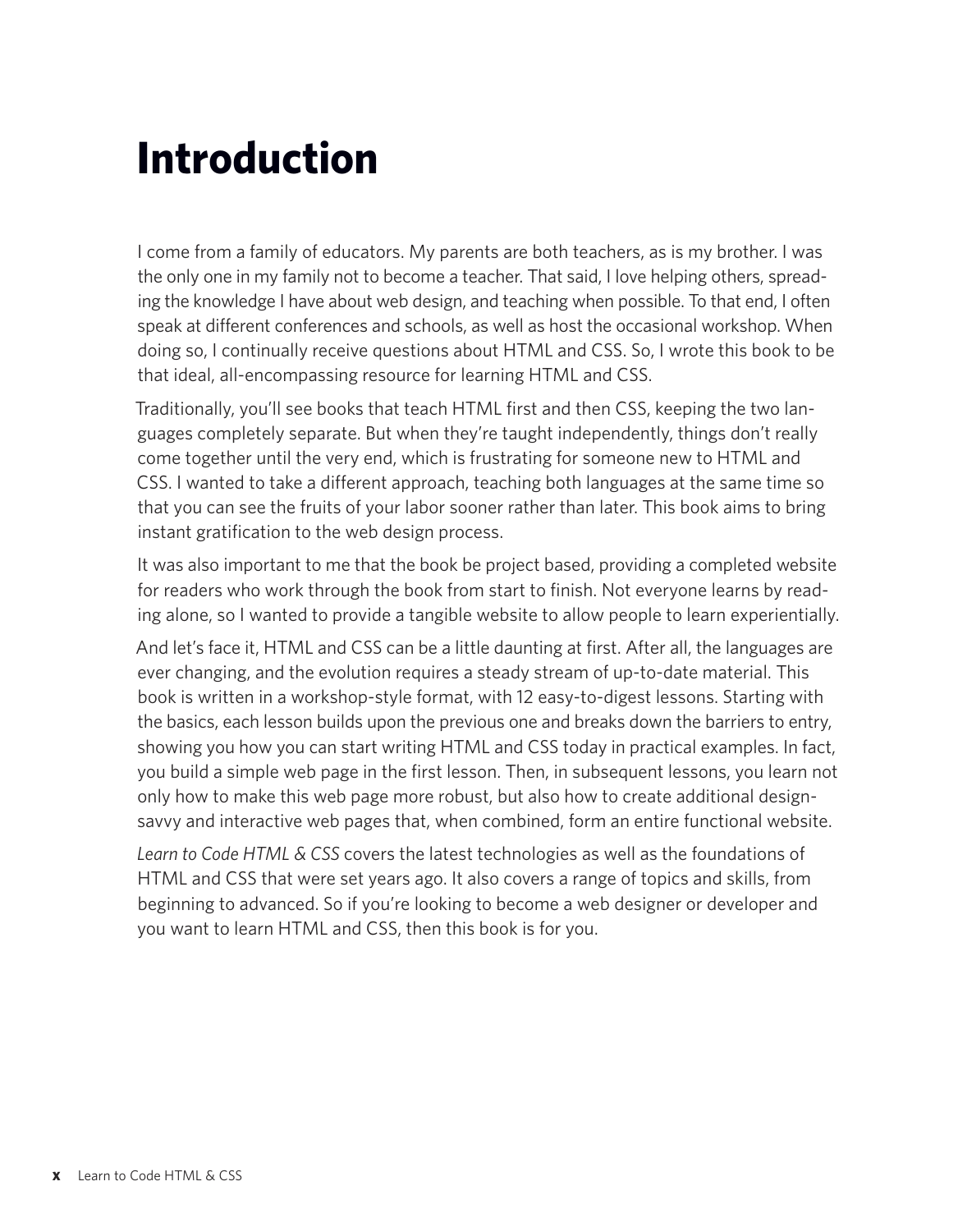# <span id="page-11-0"></span>**Lesson 4 [Opening the Box Model](#page-7-0)**

We've familiarized ourselves with HTML and CSS; we know what they look like and how to accomplish some of the basics. Now we're going to go a bit deeper and look at exactly how elements are displayed on a page and how they are sized.

In the process we'll discuss what is known as the box model and how it works with HTML and CSS. We're also going to look at a few new CSS properties and use some of the length values we covered in Lesson 3. Let's begin.

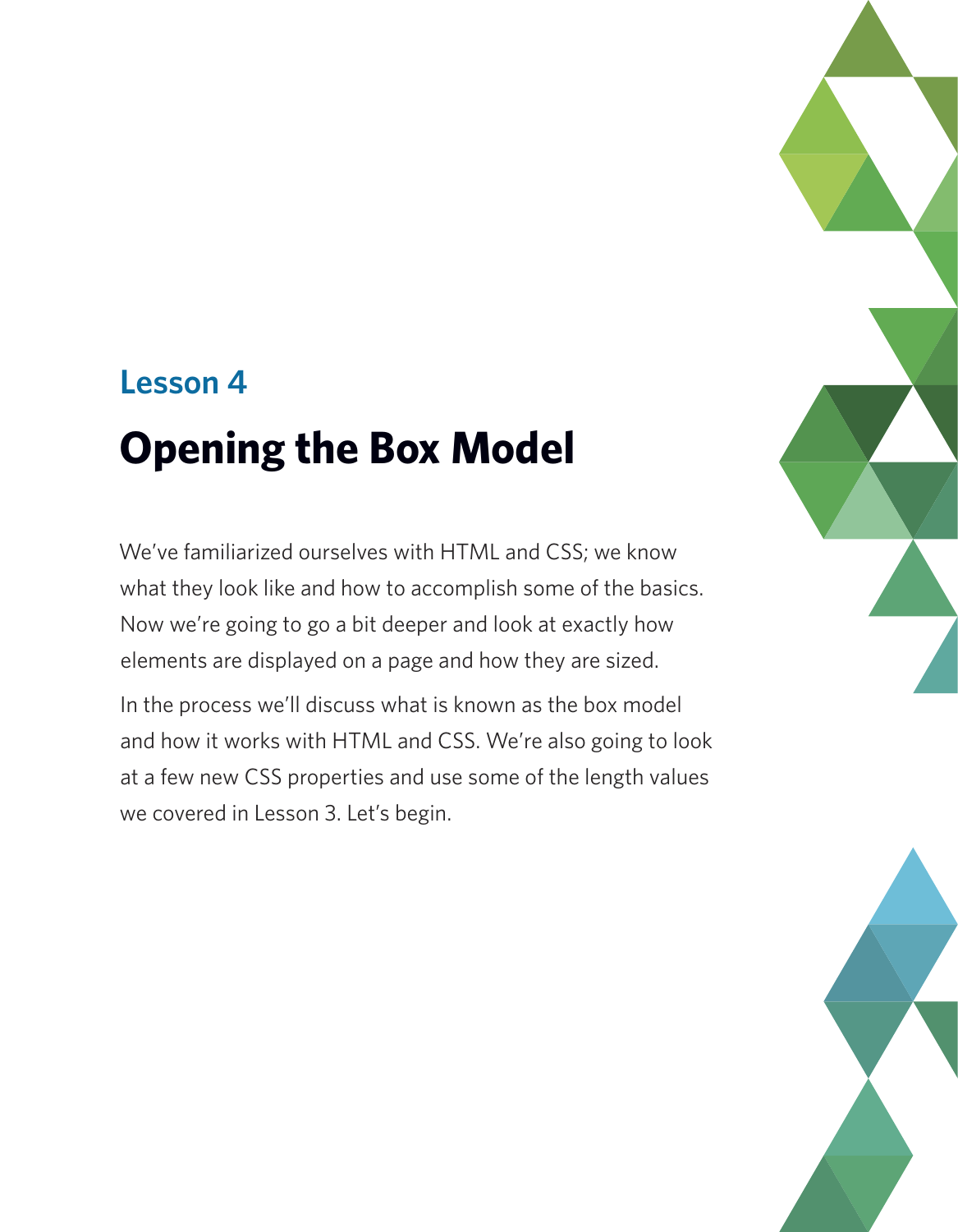# <span id="page-12-0"></span>**[How Are Elements Displayed?](#page-7-0)**

Before jumping into the box model, it helps to understand how elements are displayed. In Lesson 2 we covered the difference between block-level and inline-level elements. To quickly recap, block-level elements occupy any available width, regardless of their content, and begin on a new line. Inline-level elements occupy only the width their content requires and line up on the same line, one after the other. Block-level elements are generally used for larger pieces of content, such as headings and structural elements. Inline-level elements are generally used for smaller pieces of content, such as a few words selected to be bold or italicized.

# **Display**

Exactly how elements are displayed—as block-level elements, inline elements, or something else—is determined by the display property. Every element has a default display property value; however, as with all other property values, that value may be overwritten. There are quite a few values for the display property, but the most common are block, inline, inline-block, and none.

We can change an element's display property value by selecting that element within CSS and declaring a new display property value. A value of block will make that element a block-level element.

```
1. p {
2. display: block;
3. }
```
A value of inline will make that element an inline-level element.

```
1. p {
2. display: inline;
3. }
```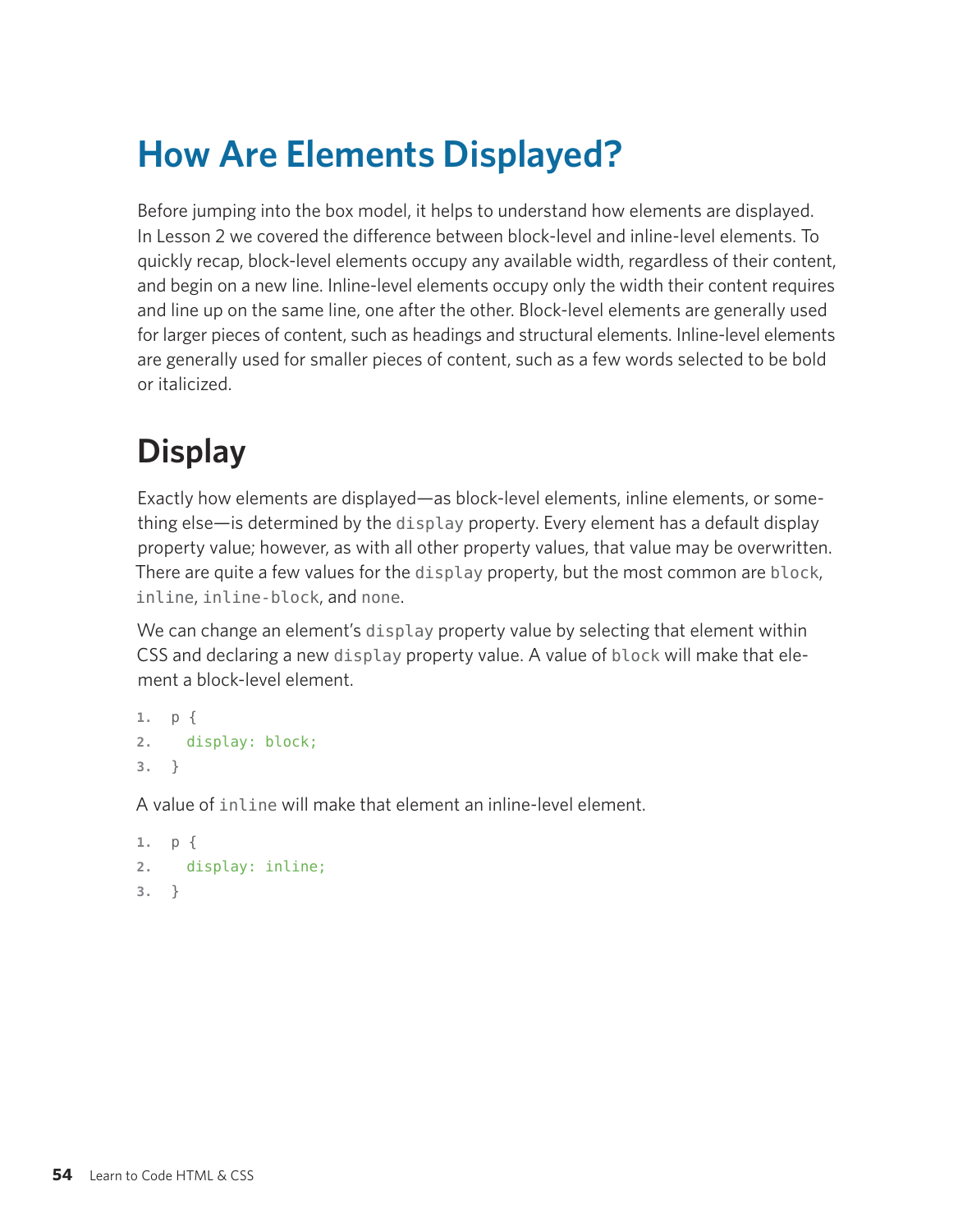Things get interesting with the inline-block value. Using this value will allow an element to behave as a block-level element, accepting all box model properties (which we'll cover soon). However, the element will be displayed in line with other elements, and it will not begin on a new line by default.

**1.** p { **2.** display: inline-block; **3.** }

# Paragraph one. Paragraph two. Paragraph three.

**Figure 4.1** Three paragraphs displayed as inline-block elements, sitting one right next to the other in a horizontal line

### **The Space Between Inline-Block Elements**

One important distinction with inline-block elements is that they are not always touching, or displayed directly against one another. Usually a small space will exist between two inline-block elements. This space, though perhaps annoying, is normal. We'll discuss why this space exists and how to remove it in the next lesson.

Lastly, using a value of none will completely hide an element and render the page as if that element doesn't exist. Any elements nested within this element will also be hidden.

```
1. div {
2. display: none;
3. }
```
Knowing how elements are displayed and how to change their display is fairly important, as the display of an element has implications on how the box model is rendered. As we discuss the box model, we'll be sure to look at these different implications and how they can affect the presentation of an element.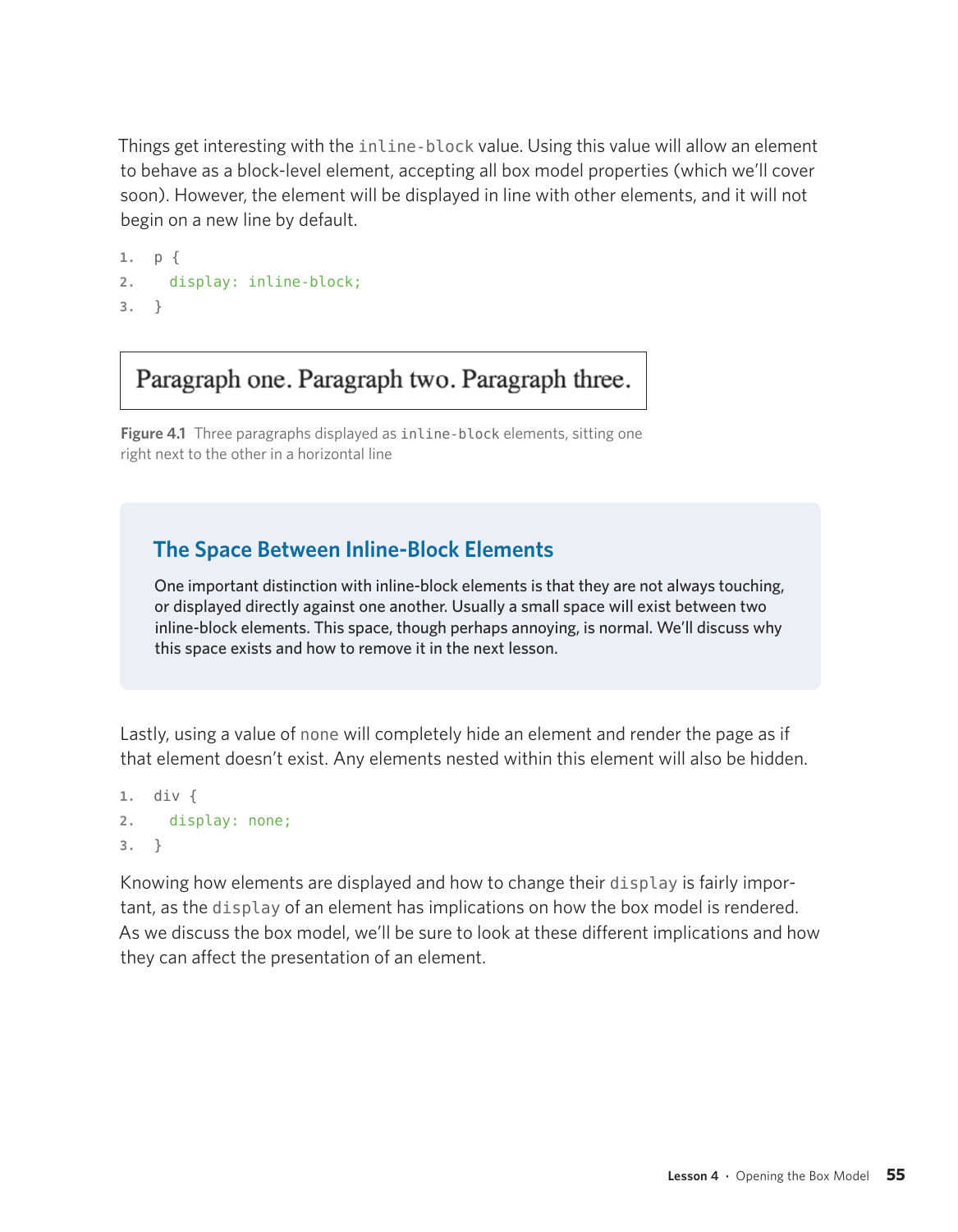# <span id="page-14-0"></span>**[What Is the Box Model?](#page-7-0)**

According to the box model concept, every element on a page is a rectangular box and may have width, height, padding, borders, and margins (see Figure 4.2).

That's worth repeating: Every element on a page is a rectangular box.

<span id="page-14-1"></span>

**Figure 4.2** When we look at each element individually, we can see how they are all rectangular, regardless of their presented shapes

Every element on every page conforms to the box model, so it's incredibly important. Let's take a look at it, along with a few new CSS properties, to better understand what we are working with.

# **[Working with the Box Model](#page-7-0)**

Every element is a rectangular box, and there are several properties that determine the size of that box. The core of the box is defined by the width and height of an element, which may be determined by the display property, by the contents of the element, or by specified width and height properties. padding and then border expand the dimensions of the box outward from the element's width and height. Lastly, any margin we have specified will follow the border.

Each part of the box model corresponds to a CSS property: width, height, padding, border, and margin.

Let's look these properties inside some code:

```
1. div {
```
- **2.** border: 6px solid #949599;
- **3.** height: 100px;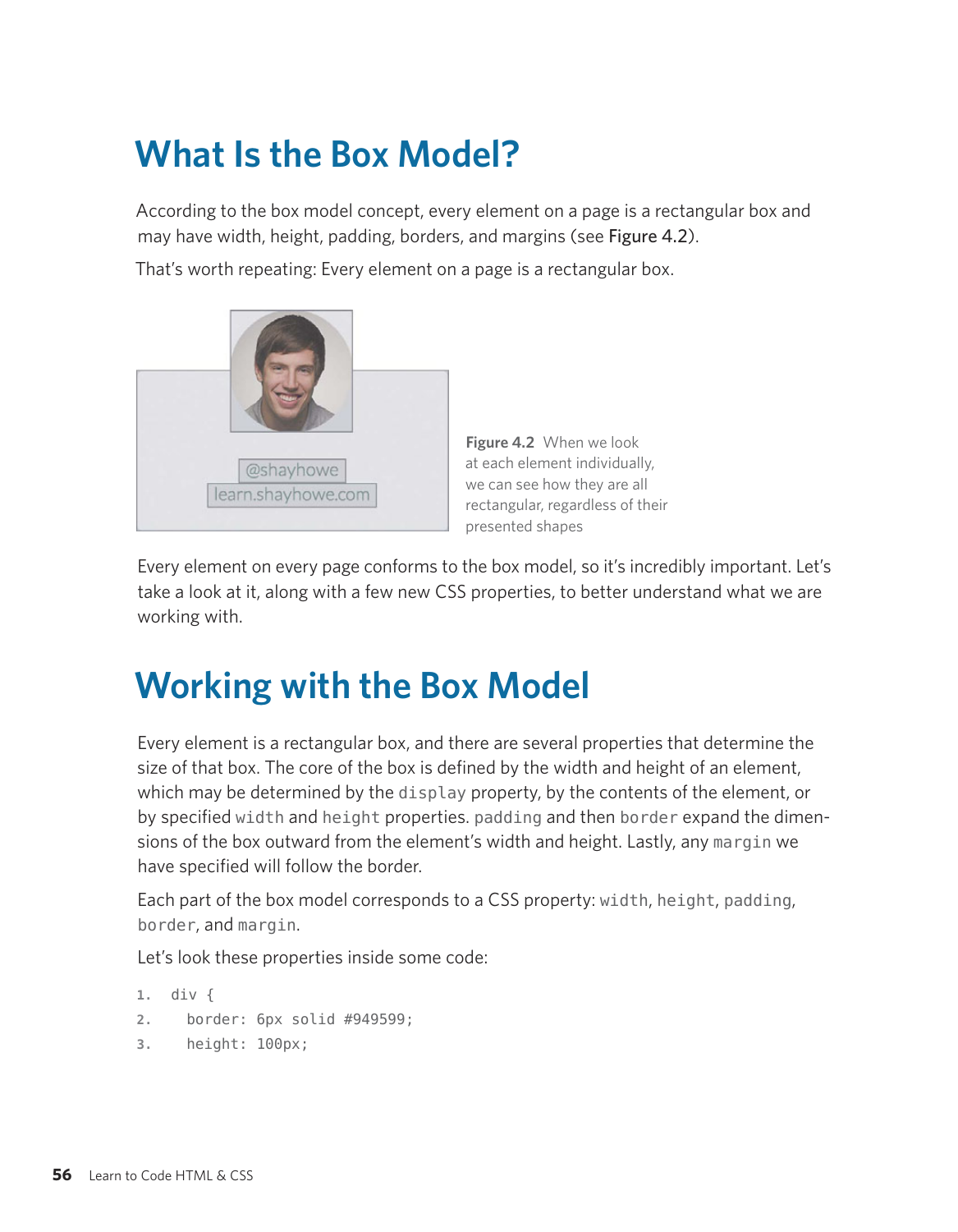```
4. margin: 20px;
5. padding: 20px;
6. width: 400px;
7. }
```
According to the box model, the total width of an element can be calculated using the following formula:

```
margin-right + border-right + padding-right + width + padding-left + 
border-left + margin-left
```
In comparison, according to the box model, the total height of an element can be calculated using the following formula:

```
margin-top + border-top + padding-top + height + padding-bottom +
border-bottom + margin-bottom
```


**Figure 4.3** The box model broken down, including a base height and width plus paddings, borders, and margins

Using the formulas with the box shown in Figure 4.3, we can find the total height and width of our example.

- **Width:**  $492px = 20px + 6px + 20px + 400px + 20px + 6px + 20px$
- **Height:**  $192px = 20px + 6px + 20px + 100px + 20px + 6px + 20px$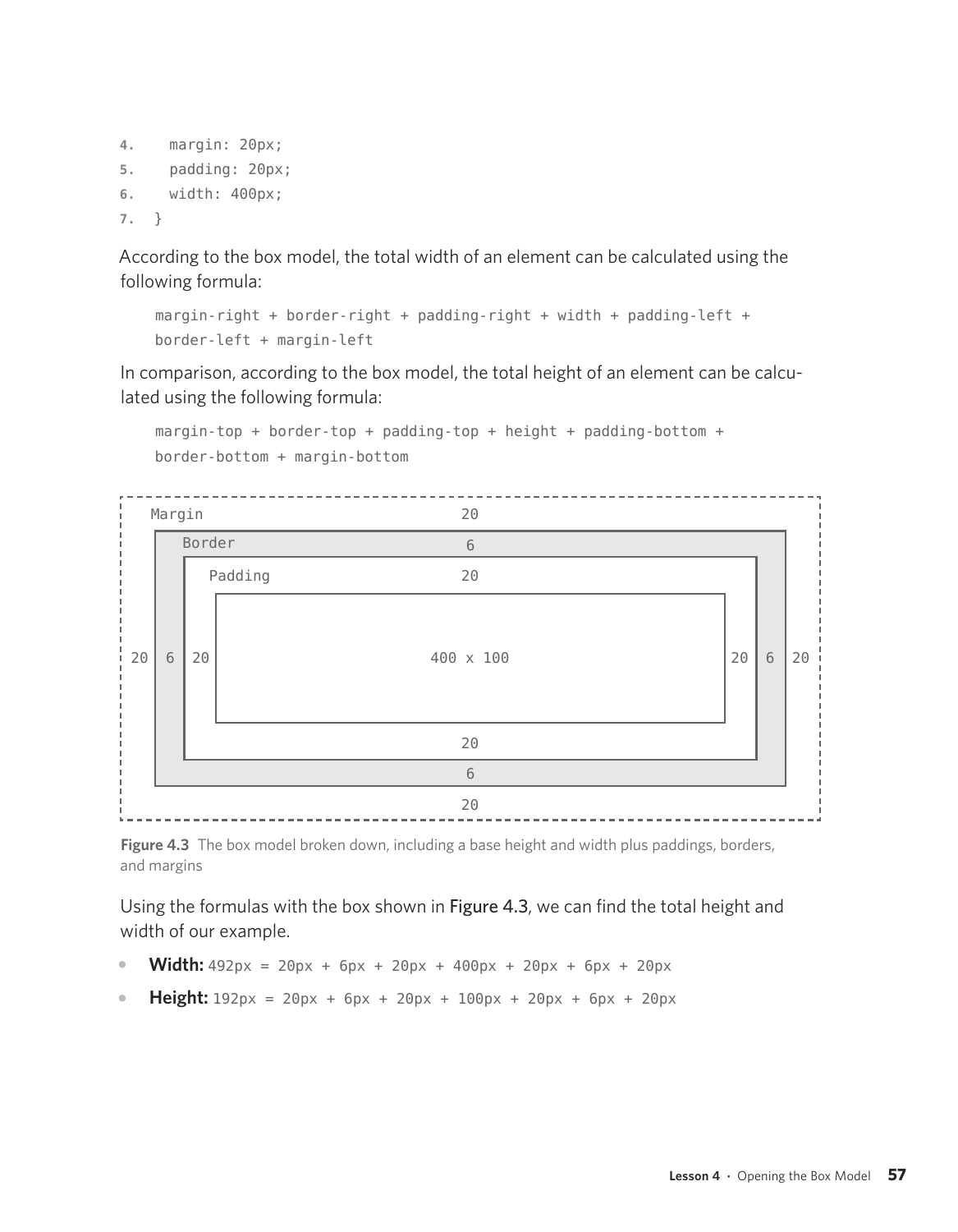The box model is without question one of the more confusing parts of HTML and CSS. We set a width property value of 400 pixels, but the actual width of our element is 492 pixels. By default the box model is additive; thus to determine the actual size of a box we need to take into account padding, borders, and margins for all four sides of the box. Our width not only includes the width property value, but also the size of the left and right padding, left and right borders, and left and right margins.

So far a lot of these properties might not make a whole lot of sense, and that's all right. To clarify things, let's take a close look at all of the properties—width, height, padding, border, and margin—that go into forming the box model.

# **Width & Height**

Every element has default width and height. That width and height may be 0 pixels, but browsers, by default, will render every element with size. Depending on how an element is displayed, the default height and width may be adequate. If an element is key to the layout of a page, it may require specified width and height property values. In this case, the property values for non-inline elements may be specified.

# **Width**

The default width of an element depends on its display value. Block-level elements have a default width of 100%, consuming the entire horizontal space available. Inline and inline-block elements expand and contract horizontally to accommodate their content. Inline-level elements cannot have a fixed size, thus the width and height properties are only relevant to non-inline elements. To set a specific width for a non-inline element, use the width property:

```
1. div {
2. width: 400px;
3. }
```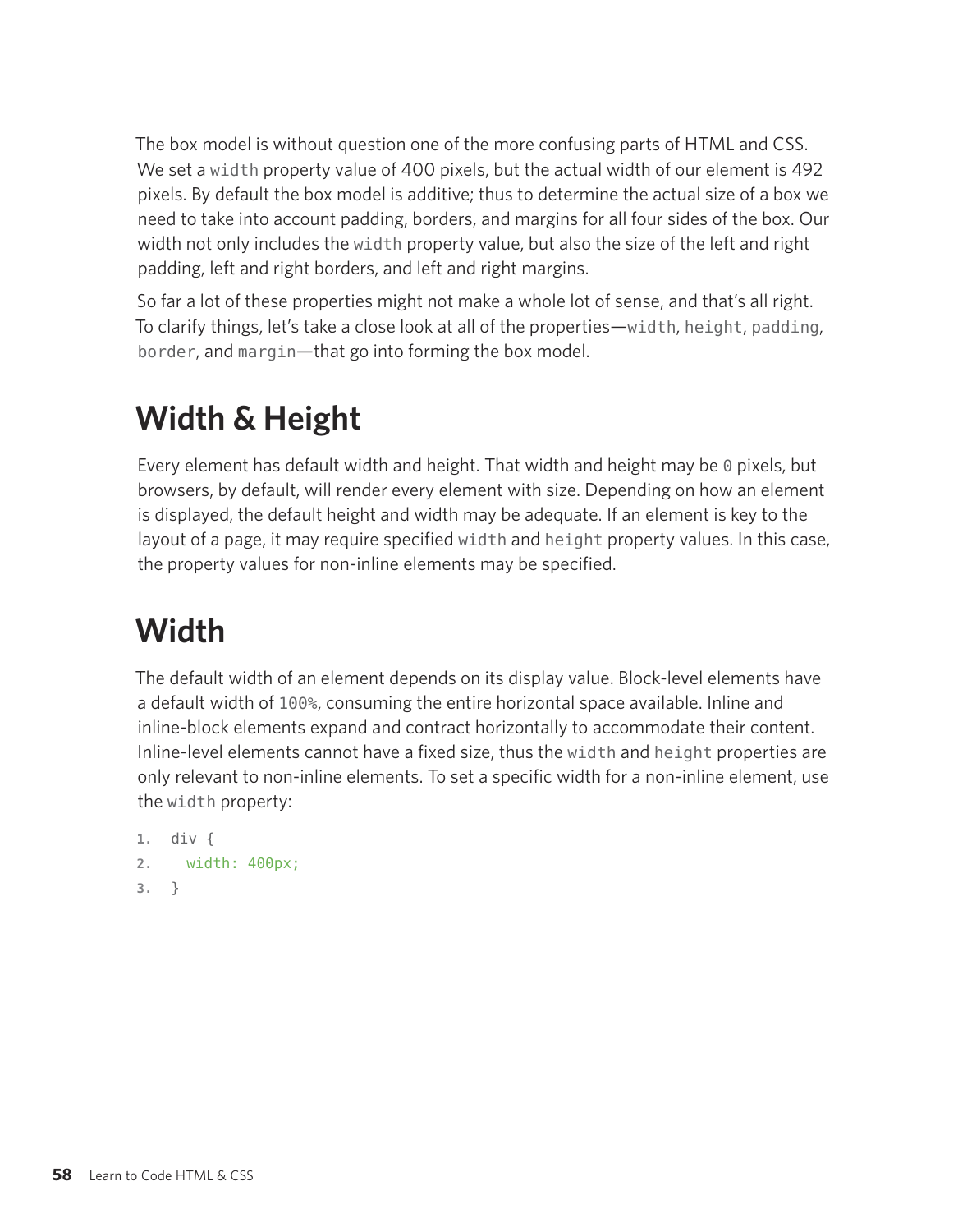# **Height**

The default height of an element is determined by its content. An element will expand and contract vertically as necessary to accommodate its content. To set a specific height for a non-inline element, use the height property:

```
1. div {
```

```
2. height: 100px;
```
**3.** }

### **Sizing Inline-Level Elements**

Please keep in mind that inline-level elements will not accept the width and height properties or any values tied to them. Block and inline-block elements will, however, accept the width and height properties and their corresponding values.

# **Margin & Padding**

Depending on the element, browsers may apply default margins and padding to an element to help with legibility and clarity. We will generally see this with text-based elements. The default margins and padding for these elements may differ from browser to browser and element to element. In Lesson 1 we discussed using a CSS reset to tone all of these default values down to zero. Doing so allows us to work from the ground up and to specify our own values.

## **Margin**

The margin property allows us to set the amount of space that surrounds an element. Margins for an element fall outside of any border and are completely transparent in color. Margins can be used to help position elements in a particular place on a page or to provide breathing room, keeping all other elements a safe distance away. Here's the margin property in action:

```
1. div {
2. margin: 20px;
3. }
```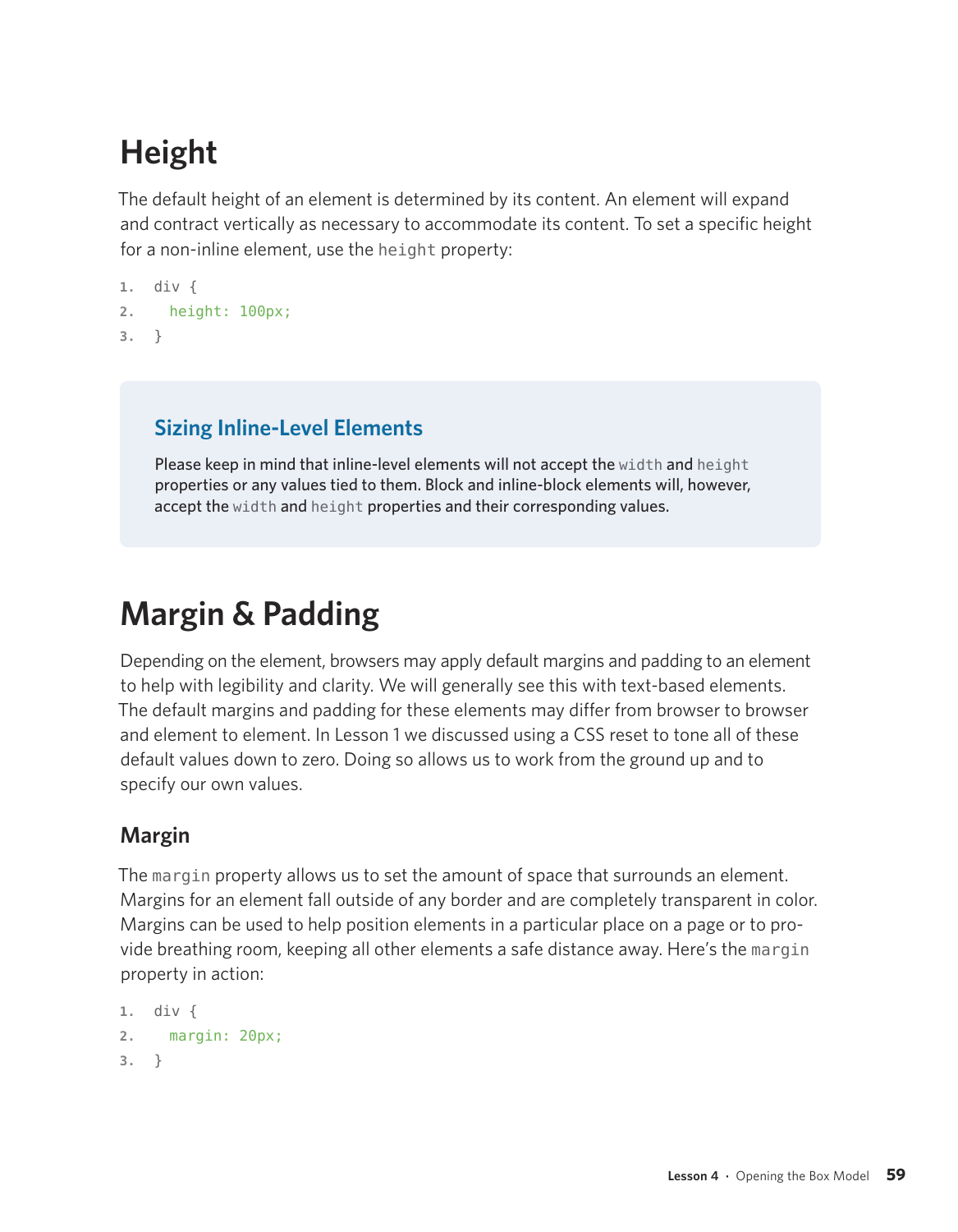One oddity with the margin property is that vertical margins, top and bottom, are not accepted by inline-level elements. These vertical margins are, however, accepted by block-level and inline-block elements.

### **Padding**

The padding property is very similar to the margin property; however, it falls inside of an element's border, should an element have a border. The padding property is used to provide spacing directly within an element. Here's the code:

```
1. div {
2. padding: 20px;
3. }
```
The padding property, unlike the margin property, works vertically on inline-level elements. This vertical padding may blend into the line above or below the given element, but it will be displayed.

### **Margin & Padding on Inline-Level Elements**

Inline-level elements are affected a bit differently than block and inline-block elements when it comes to margins and padding. Margins only work horizontally—left and right—on inline-level elements. Padding works on all four sides of inline-level elements; however, the vertical padding—the top and bottom—may bleed into the lines above and below an element.

Margins and padding work like normal for block and inline-block elements.

#### **Margin & Padding Declarations**

In CSS, there is more than one way to declare values for certain properties. We can use longhand, listing multiple properties and values one after the other, in which each value has its own property. Or we can use shorthand, listing multiple values with one property. Not all properties have a shorthand alternative, so we must make sure we are using the correct property and value structure.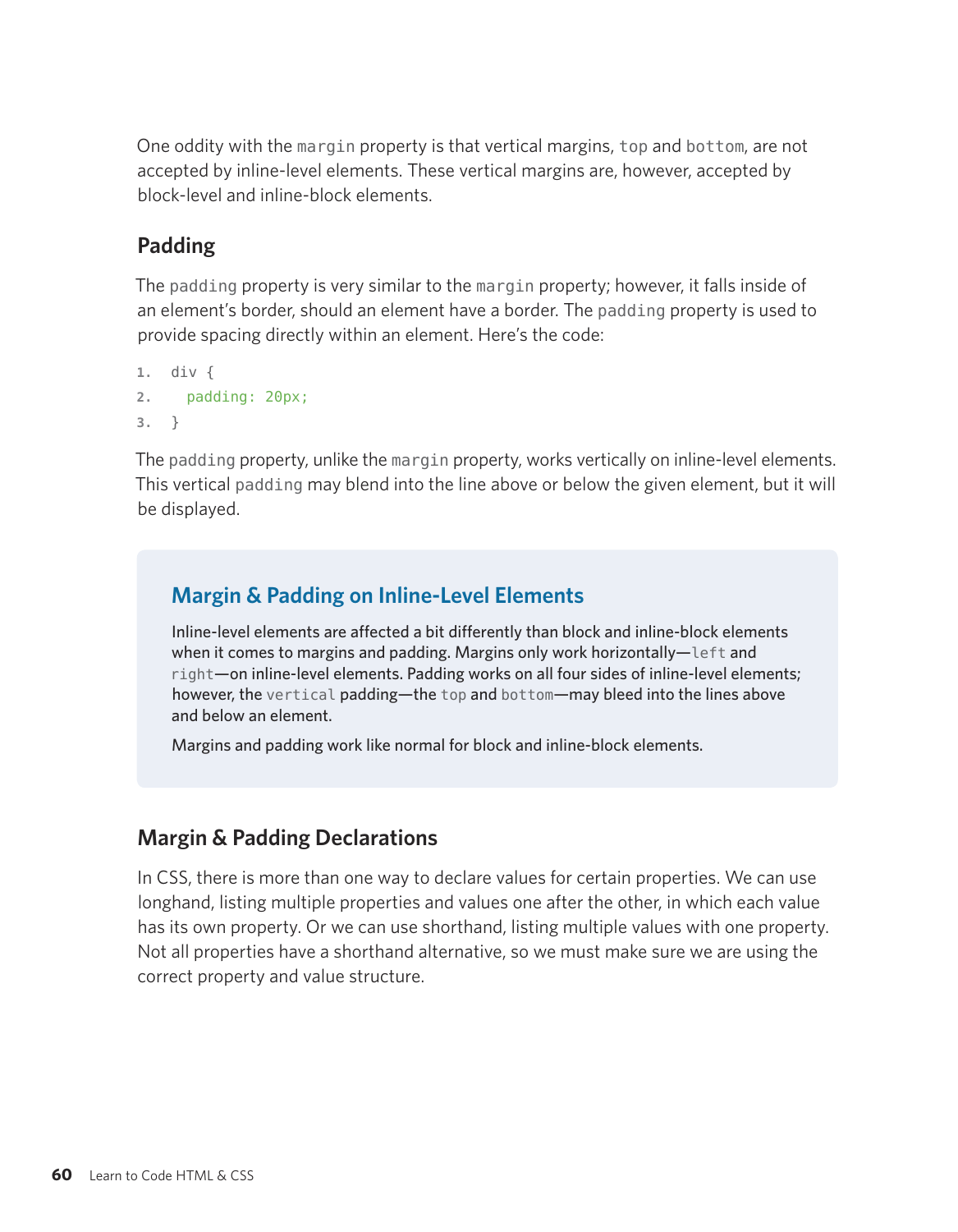The margin and padding properties come in both longhand and shorthand form. When using the shorthand margin property to set the same value for all four sides of an element, we specify one value:

```
1. div {
2. margin: 20px;
3. }
```
To set one value for the top and bottom and another value for the left and right sides of an element, specify two values: top and bottom first, then left and right. Here we are placing margins of 10 pixels on the top and bottom of a <div> and margins of 20 pixels on the left and right:

```
1. div {
2. margin: 10px 20px;
3. }
```
To set unique values for all four sides of an element, specify those values in the order of top, right, bottom, and left, moving clockwise. Here we are placing margins of 10 pixels on the top of a  $\langle \text{div} \rangle$ , 20 pixels on the right, 0 pixels on the bottom, and 15 pixels on the left.

```
1. div {
2. margin: 10px 20px 0 15px;
3. }
```
Using the margin or padding property alone, with any number of values, is considered shorthand. With longhand, we can set the value for one side at a time using unique properties. Each property name (in this case margin or padding) is followed by a dash and the side of the box to which the value is to be applied: top, right, bottom, or left. For example, the padding-left property accepts only one value and will set the left padding for that element; the margin-top property accepts only one value and will set the top margin for that element.

```
1. div {
2. margin-top: 10px;
3. padding-left: 6px;
4. }
```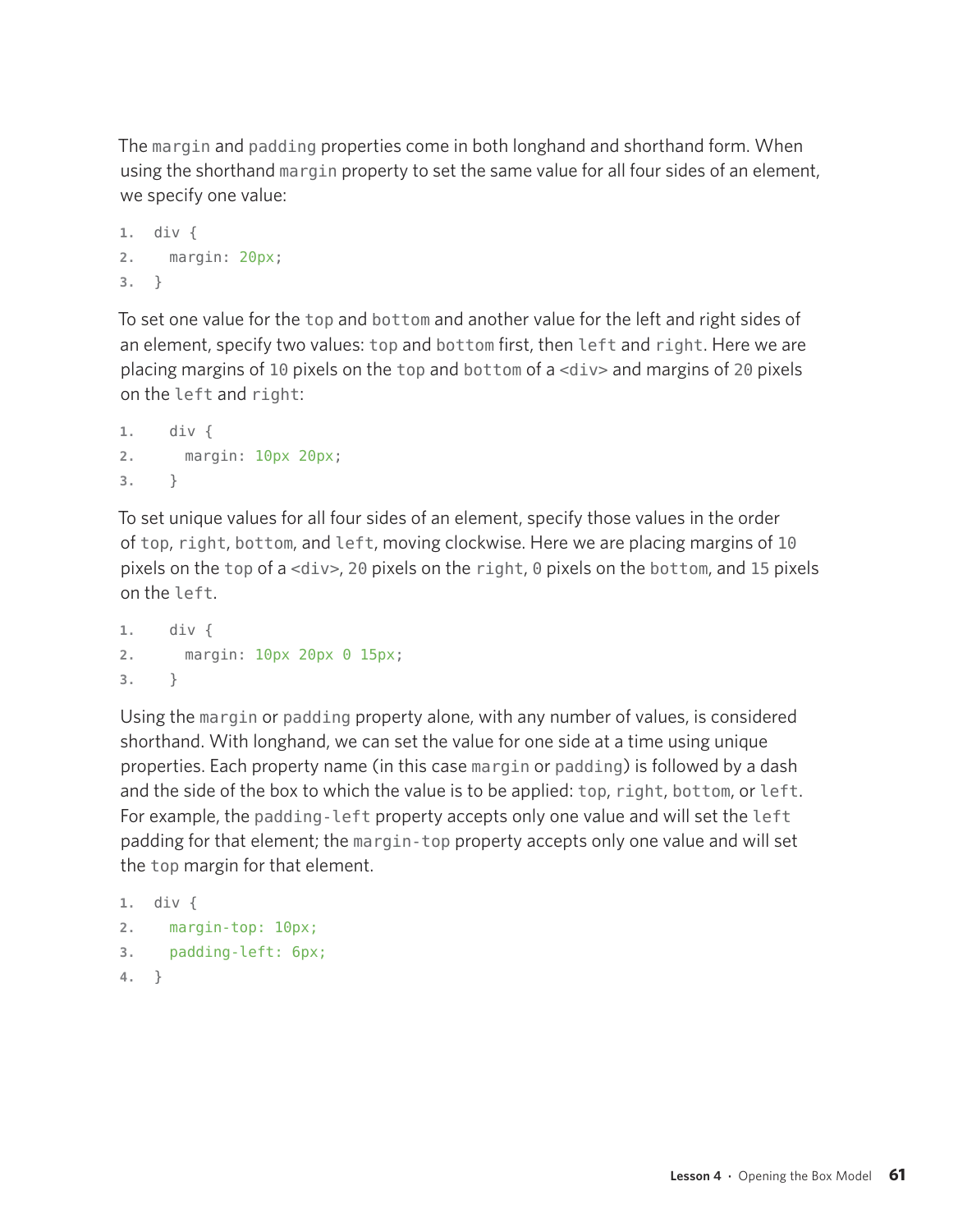When we wish to identify only one margin or padding value, it is best to use the longhand properties. Doing so keeps our code explicit and helps us to avoid any confusion down the road. For example, did we really want to set the top, right, and left sides of the element to have margins of 0 pixels, or did we really only want to set the bottom margin to 10 pixels? Using longhand properties and values here helps to make our intentions clear. When dealing with three or more values, though, shorthand is incredibly helpful.

### **Margin & Padding Colors**

The margin and padding properties are completely transparent and do not accept any color values. Being transparent, though, they show the background colors of relative elements. For margins, we see the background color of the parent element, and for padding, we see the background color of the element the padding is applied to.

# **Borders**

Borders fall between the padding and margin, providing an outline around an element. The border property requires three values: width, style, and color. Shorthand values for the border property are stated in that order—width, style, color. In longhand, these three values can be broken up into the border-width, border-style, and border-color properties. These longhand properties are useful for changing, or overwriting, a single border value.

The width and color of borders can be defined using common CSS units of length and color, as discussed in Lesson 3.

Borders can have different appearances. The most common style values are solid, double, dashed, dotted, and none, but there are several others to choose from.

Here is the code for a 6-pixel-wide, solid, gray border that wraps around all four sides of  $a$  <div>:

```
1. div {
2. border: 6px solid #949599;
3. }
```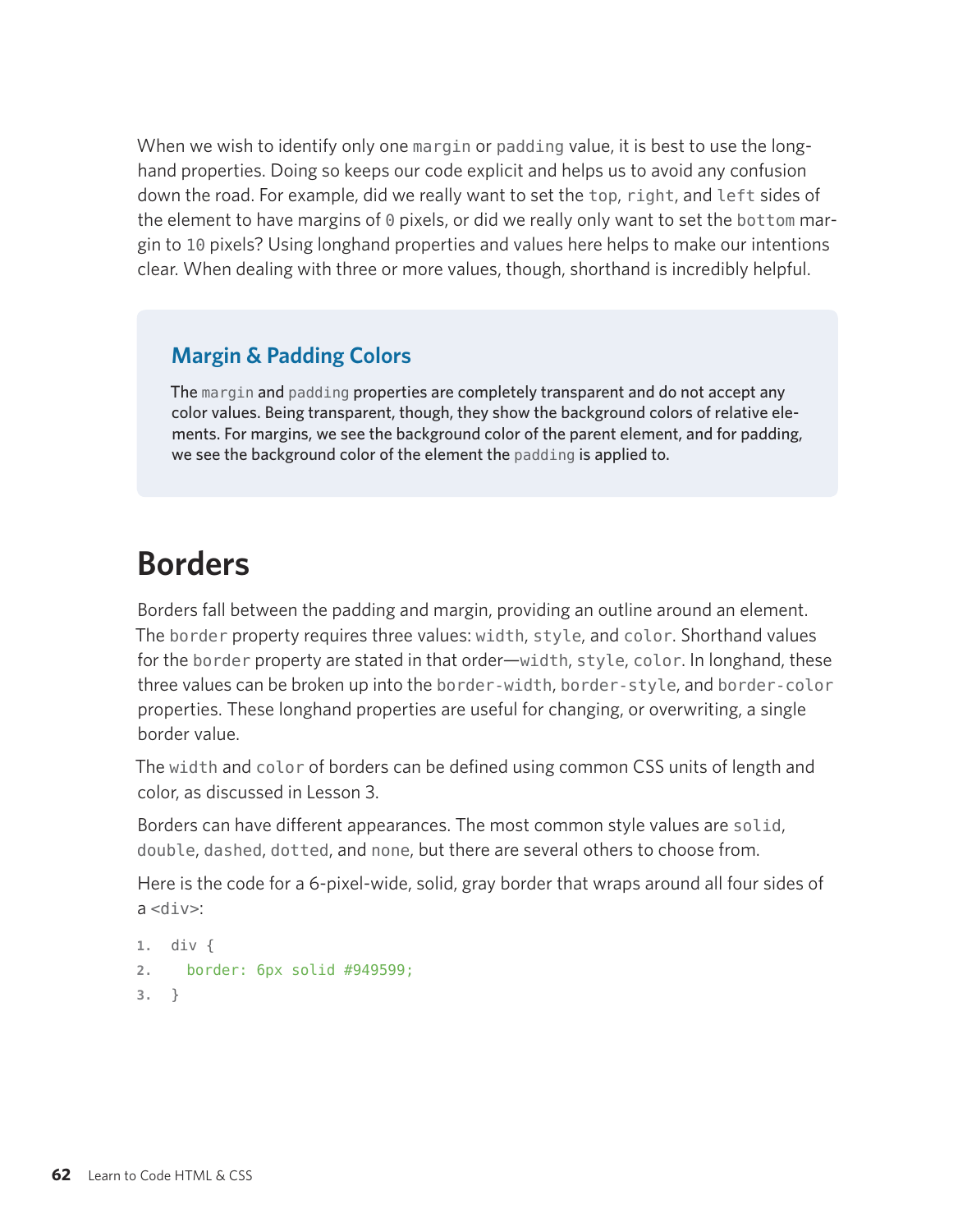

**Figure 4.4** Different border sizes and styles

## **Individual Border Sides**

As with the margin and padding properties, borders can be placed on one side of an element at a time if we'd like. Doing so requires new properties: border-top, border-right, border-bottom, and border-left. The values for these properties are the same as those of the border property alone: width, style, and color. If we want, we can make a border appear only on the bottom of an element:

```
1. div {
2. border-bottom: 6px solid #949599;
3. }
```
Additionally, styles for individual border sides may be controlled at an even finer level. For example, if we wish to change only the width of the bottom border we can use the following code:

```
1. div {
2. border-bottom-width: 12px;
3. }
```
These highly specific longhand border properties include a series of hyphen-separated words starting with the border base, followed by the selected side—top, right, bottom, or left—and then width, style, or color, depending on the desired property.

## **Border Radius**

While we're looking at borders and their different properties, we need to examine the border-radius property, which enables us to round the corners of an element.

The border-radius property accepts length units, including percentages and pixels, that identify the radius by which the corners of an element are to be rounded. A single value will round all four corners of an element equally; two values will round the top-left/ bottom-right and top-right/bottom-left corners in that order; four values will round the top-left, top-right, bottom-right, and bottom-left corners in that order.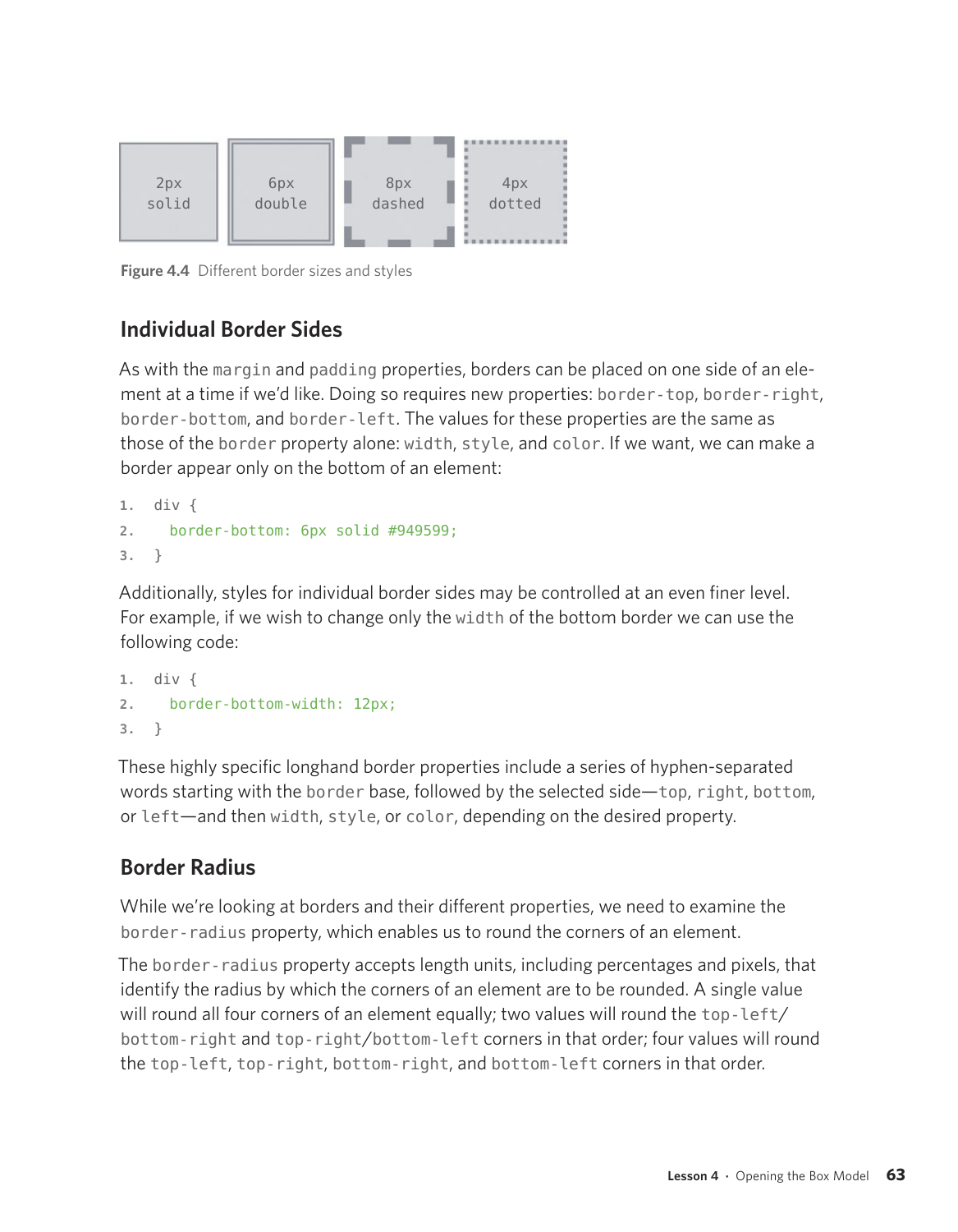When considering the order in which multiple values are applied to the border-radius property (as well as the margin and padding properties), remember that they move in a clockwise fashion starting at the top left of an element.



The border-radius property may also be broken out into longhand properties that allow us to change the radii of individual corners of an element. These longhand properties begin with border, continue with the corner's vertical location (top or bottom) and the corner's horizontal location (left or right), and then end with radius. For example, to change the top-right corner radius of a <div>, the border-top-right-radius property can be used.

```
1. div {
2. border-top-right—radius: 5px;
3. }
```
# **Box Sizing**

Until now the box model has been an additive design. If you set the width of an element to 400 pixels and then add 20 pixels of padding and a border of 10 pixels on every side, the actual full width of the element becomes 460 pixels. Remember, we need to add the width, padding, and border property values together to get the actual, full width of an element.

The box model may, however, be changed to support different calculations. CSS3 introduced the box-sizing property, which allows us to change exactly how the box model works and how an element's size is calculated. The property accepts three primary values content-box, padding-box, and border-box—each of which has a slightly different impact on how the box size is calculated.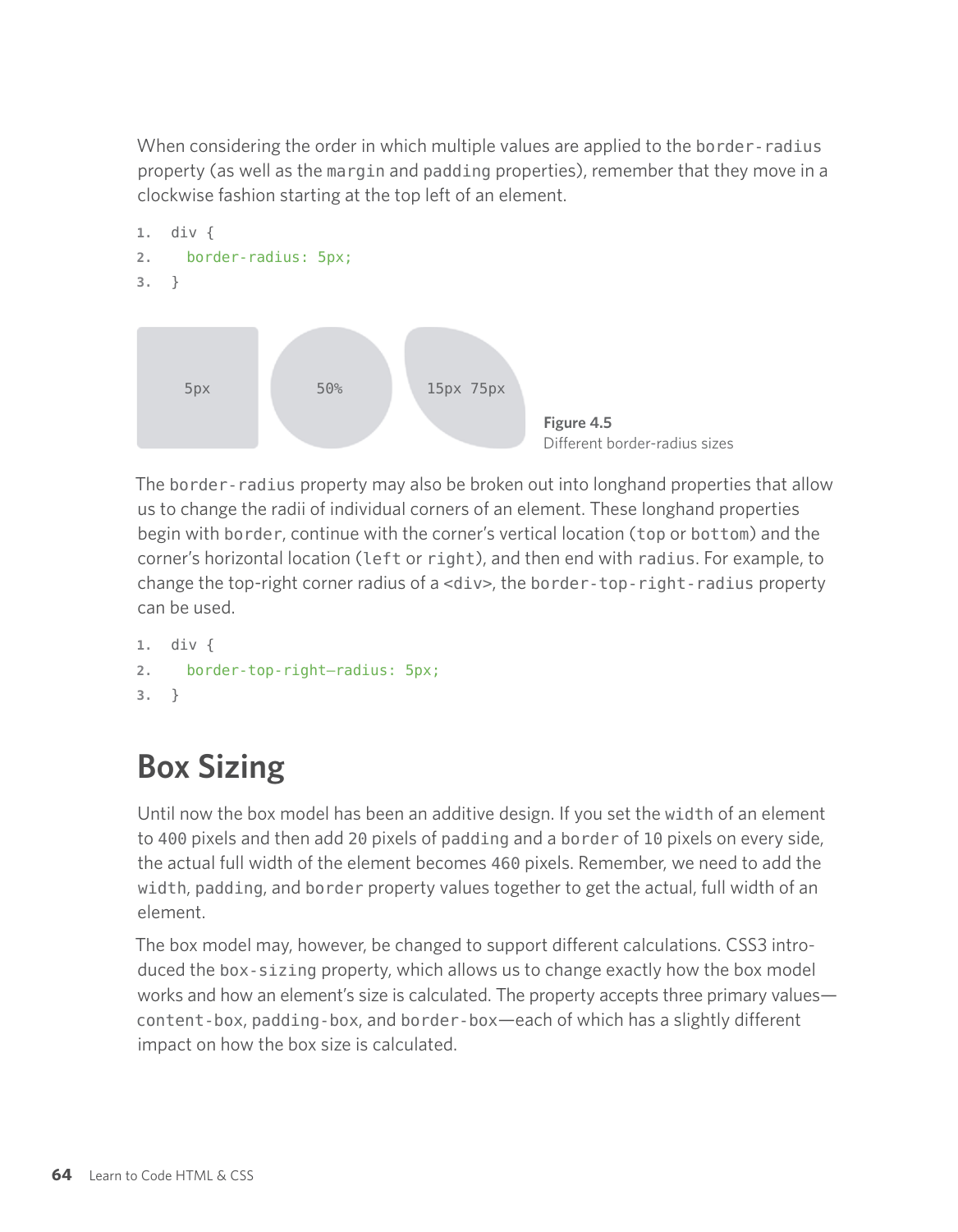### **Content Box**

The content-box value is the default value, leaving the box model as an additive design. If we don't use the box-sizing property, this will be the default value for all elements. The size of an element begins with the width and height properties, and then any padding, border, or margin property values are added on from there.

```
1. div {
2. -webkit-box-sizing: content-box;
3. -moz-box-sizing: content-box;
4. box-sizing: content-box;
5. }
```
### **Browser-Specific Properties & Values**

What are all those hyphens and letters on the box-sizing property?

As CSS3 was introduced, browsers gradually began to support different properties and values, including the box-sizing property, by way of vendor prefixes. As parts of the CSS3 specification are finalized and new browser versions are released, these vendor prefixes become less and less relevant. As time goes on, vendor prefixes are unlikely to be a problem; however, they still provide support for some of the older browsers that leveraged them. We may run across them from time to time, and we may even want to use them should we wish to support older browsers.

Vendor prefixes may be seen on both properties and values, all depending on the CSS specification. Here they are shown on the box-sizing property. Browser vendors were free to chose when to use a prefix and when not to. Thus, some properties and values require vendor prefixes for certain browser vendors but not for others.

Moving forward, when a property or value needs a vendor prefix, the prefix will only be used in the introduction of that property or value (in the interest of keeping our code digestible and concise). Do not forget to add the necessary vendor prefixes when you're actually writing the code.

For reference, the most common vendor prefixes are outlined here:

- Mozilla Firefox: -moz-
- Microsoft Internet Explorer: -ms-
- Webkit (Google Chrome and Apple Safari): -webkit-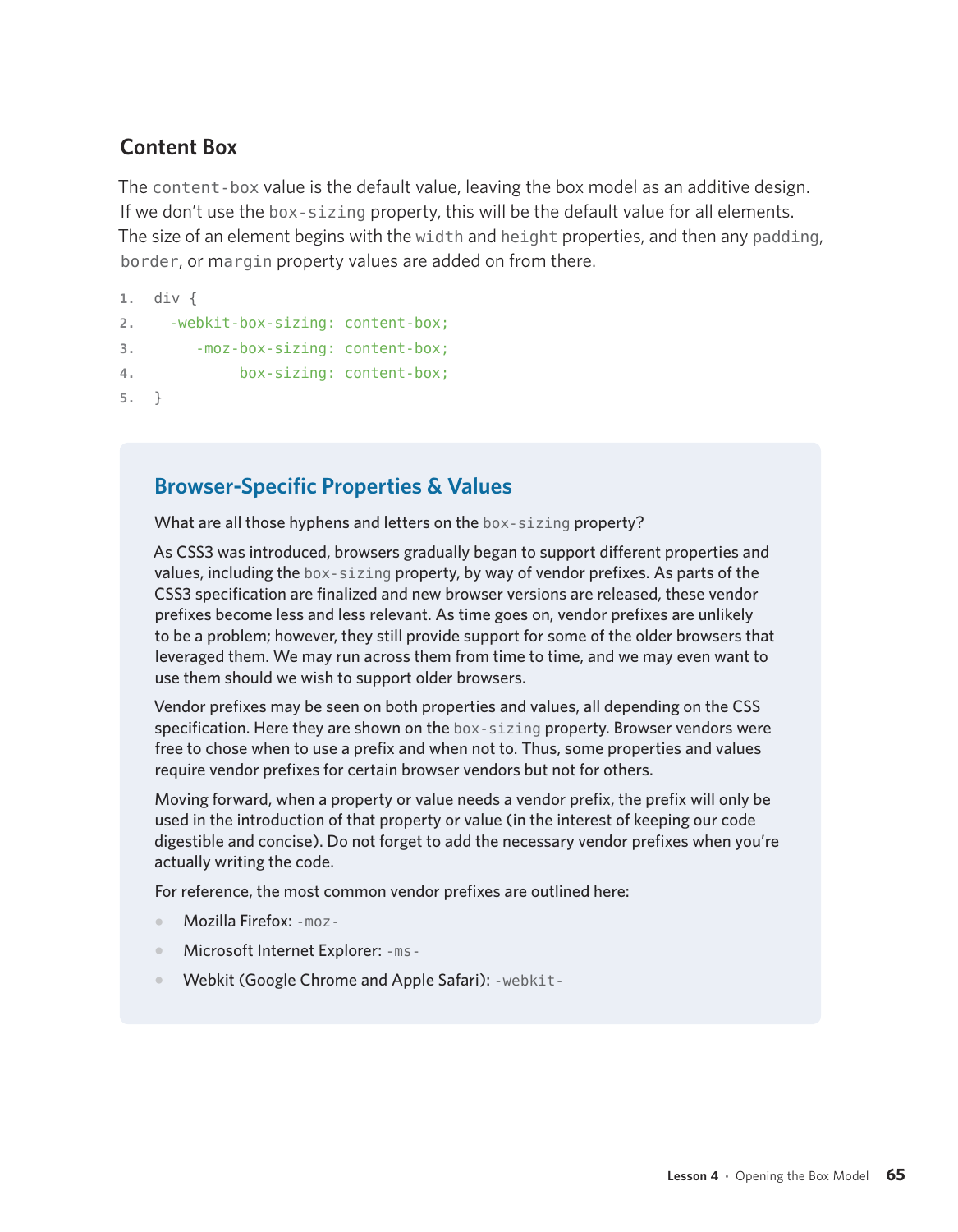# **Padding Box**

The padding-box value alters the box model by including any padding property values within the width and height of an element. When using the padding-box value, if an element has a width of 400 pixels and a padding of 20 pixels around every side, the actual width will remain 400 pixels. As any padding values increase, the content size within an element shrinks proportionately.

If we add a border or margin, those values will be added to the width or height properties to calculate the full box size. For example, if we add a border of 10 pixels and a padding of 20 pixels around every side of the element with a width of 400 pixels, the actual full width will become 420 pixels.

```
1. div {
2. box-sizing: padding-box;
3. }
```
### **Border Box**

Lastly, the border-box value alters the box model so that any border or padding property values are included within the width and height of an element. When using the border-box value, if an element has a width of 400 pixels, a padding of 20 pixels around every side, and a border of 10 pixels around every side, the actual width will remain 400 pixels.

If we add a margin, those values will need to be added to calculate the full box size. No matter which box-sizing property value is used, any margin values will need to be added to calculate the full size of the element.

```
1. div {
2. box-sizing: border-box;
3. }
```


Different boxsizing values allow the width of an element—and its box—to be calculated from different areas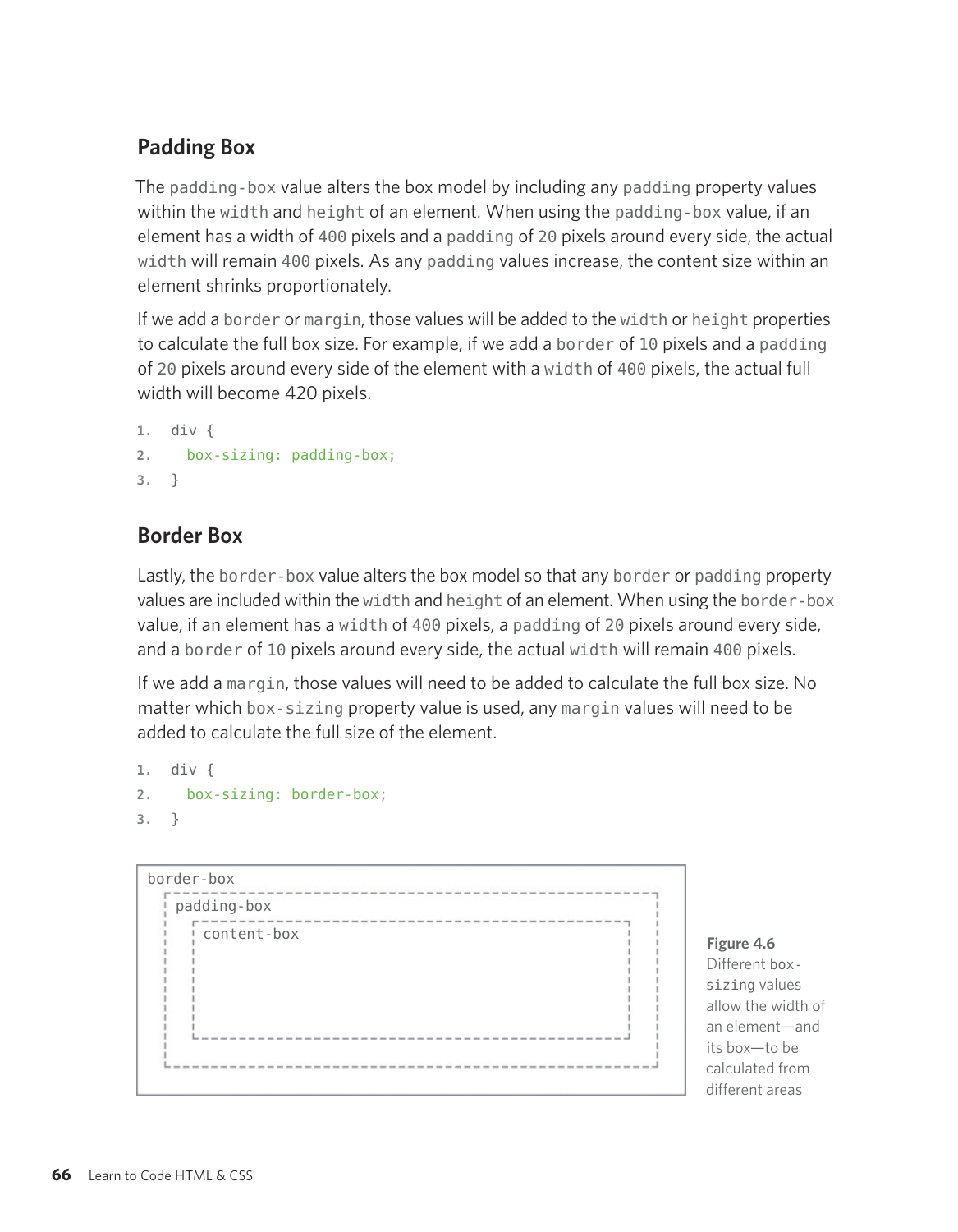### **Picking a Box Size**

Generally speaking, the best box-sizing value to use is border-box. The border-box value makes our math much, much easier. If we want an element to be 400 pixels wide, it is, and it will remain 400 pixels wide no matter what padding or border values we add to it.

Additionally, we can easily mix length values. Say we want our box to be 40% wide. Adding a padding of 20 pixels and a border of 10 pixels around every side of an element isn't difficult, and we can still guarantee that the actual width of our box will remain 40% despite using pixel values elsewhere.

<span id="page-25-0"></span>The only drawback to using the box-sizing property is that as part of the CSS3 specification, it isn't supported in every browser; it especially lacks support in older browsers. Fortunately this is becoming less and less relevant as new browsers are released. Chances are we're safe to use the box-sizing property, but should we notice any issues, it's worth looking into which browser those issues are occurring with.

# **[Developer Tools](#page-7-0)**

Most browsers have what are known as *Developer Tools*. These tools allow us to inspect an element on a page, see where that element lives within the HTML document, and see what CSS properties and values are being applied to it. Most of these tools also include a box model diagram to show the computed size of an element.

To see the Developer Tools in Google Chrome, click "View" within the menu bar and navigate to "Developer" and then "Developer Tools." This loads a drawer at the bottom of the browser window that provides a handful of tools for inspecting our code.

Clicking the magnifying glass at the bottom of this drawer enables us to hover over and then click on different elements on the page to review more information about them. After selecting an element, we'll see a handful of tabs on the right-hand side of the Elements panel within our Developer Tools. Selecting the "Computed" tab will show us a breakdown of the box model for our selected element.

Play around with the Developer Tools, be it in Google Chrome, Mozilla Firefox, Apple Safari, or other browsers; there is much to learn from looking at our code. I generally leave the Developer Tools open at all times when writing HTML and CSS. And I frequently inspect the code of other websites to see how they are built, too.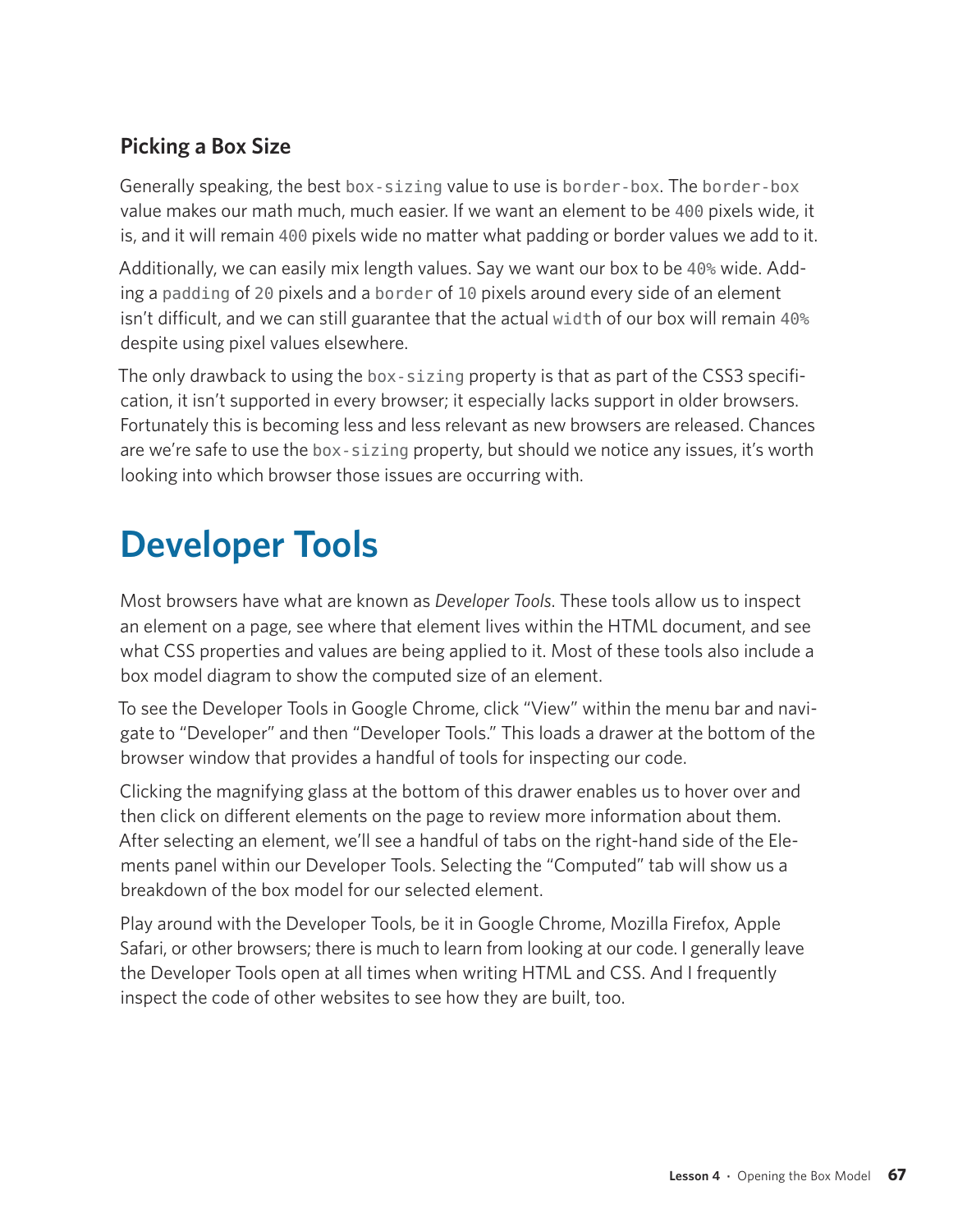| DOCTYPE html                                                                                                                                                                                                                                                                                                                                                                                                                                                                                                                                                                                                                                                                                                                                                                     | Styles Computed Event Listeners DOM Breakpoints Properties »                                                         |   |
|----------------------------------------------------------------------------------------------------------------------------------------------------------------------------------------------------------------------------------------------------------------------------------------------------------------------------------------------------------------------------------------------------------------------------------------------------------------------------------------------------------------------------------------------------------------------------------------------------------------------------------------------------------------------------------------------------------------------------------------------------------------------------------|----------------------------------------------------------------------------------------------------------------------|---|
| Elements Resources Network Sources Timeline Profiles Audits Console<br>×<br>v <html lang="en"><br/>&gt; <head>_</head><br/><math>v</math> <br/>body&gt;<br/><math>\leftarrow</math> -- Header --&gt;<br/>&gt; <header class="container">_</header><br><math>\leftarrow</math> -- Hero --&gt;<br/>v<section class="container"><br/><h2>Dedicated to the Craft of Building Websites</h2><br/>P &lt; p &gt;  &lt; /p<br/><a class="btn btn-alt" href="register.html">Register Now</a><br/></section><br/><math>\leftarrow</math> -- Teasers --&gt;<br/>&gt; <section class="container"> </section><br/><math>\leftarrow</math> Footer <math>\rightarrow</math><br/>&gt;<footer class="container">_</footer><br/><math>\lt</math>/body&gt;<br/><math>\lt/</math>html&gt;</br></html> | Show inherited<br>margin<br>border<br>padding 10<br>$1 30$ $88 \times 16$ $30 1$ -<br>10<br>.                        |   |
|                                                                                                                                                                                                                                                                                                                                                                                                                                                                                                                                                                                                                                                                                                                                                                                  | > border-bottom-color: @rgb(223, 226, 229);<br>> border-bottom-left-radius: Spx:<br>harder-hattom-right-radius: Savy | 烧 |
| $\Box$ $> \Xi$<br>a.btn.btn-alt<br>section.container<br>body<br>html                                                                                                                                                                                                                                                                                                                                                                                                                                                                                                                                                                                                                                                                                                             |                                                                                                                      |   |

**Figure 4.7** The Google Chrome Developer Tools, which help us to inspect the HTML and CSS on any page

The box model is one of the most confusing parts of learning how to write HTML and CSS. It is also one of the most powerful parts of HTML and CSS, and once we have it mastered, most everything else—like positioning content—will come to us fairly easily.

# **In Practice**

Let's jump back into our Styles Conference website to center it on the page and add some more content.

**1.** Let's start by adjusting our box size to use the border-box version of the box model, which will make sizing all of our elements much easier. Within our main.css file, just below our reset, let's add a comment to identify the code for what will become our grid and help determine the layout of our website. We're putting this below our reset so that it falls in the proper position within the cascade.

From there, we can use the universal selector, \*, along with universal pseudo-elements, \*:before and \*:after, to select every imaginable element and change the box-sizing to border-box. Remember, we're going to want to include the necessary vendor prefixes for the box-sizing property, as it is a relatively new property.

```
1. /*
2. ========================================
3. Grid
4. ========================================
5. */
6.
7. *,
8. *:before,
```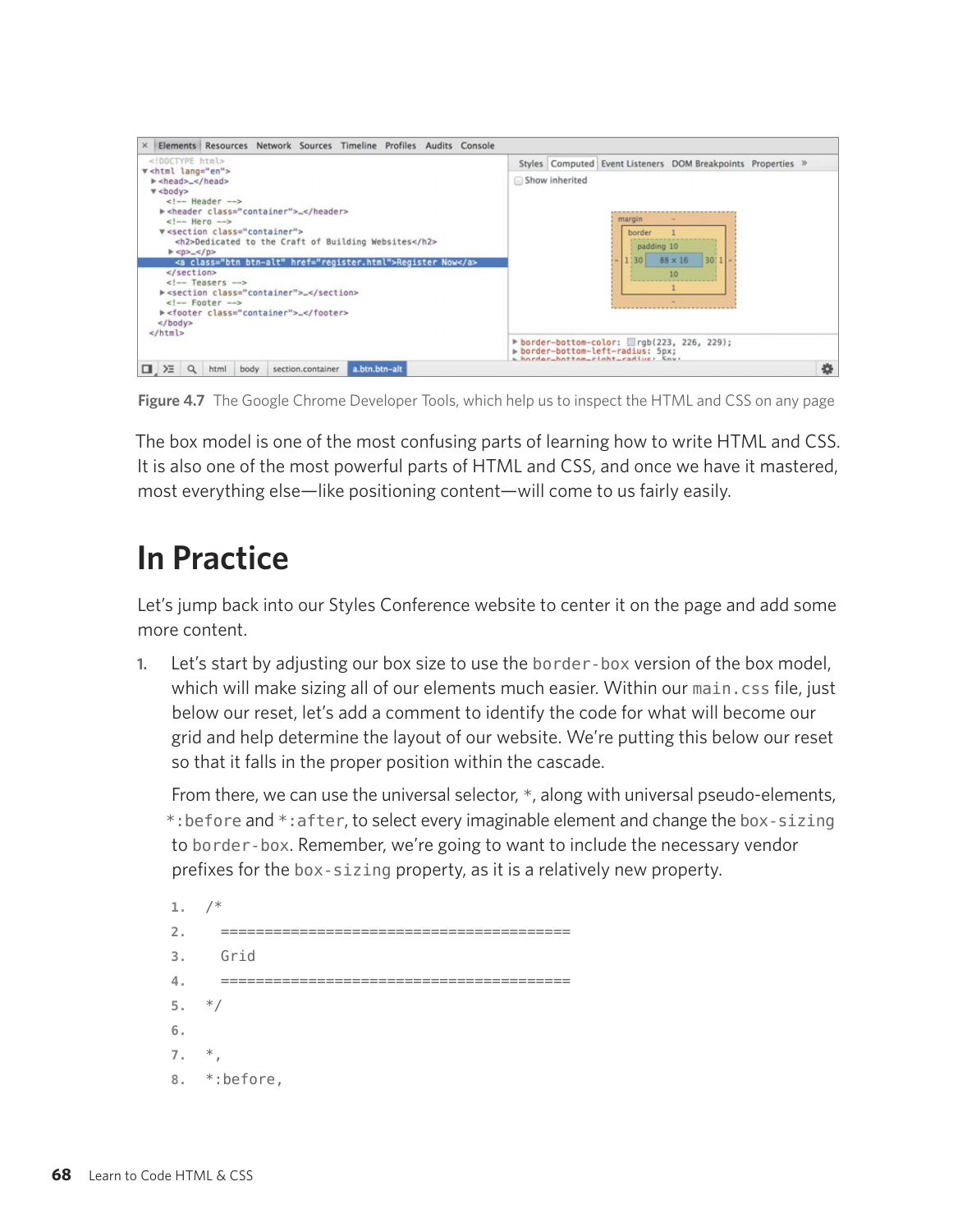```
9. *:after {
10. -webkit-box-sizing: border-box;
11. -moz-box-sizing: border-box;
12. box-sizing: border-box;
13. }
```
**2.** Next we'll want to create a class that will serve as a container for our elements. We can use this container class on different elements to set a common width, center the elements on the page, and apply some common horizontal padding.

Just below our universal selector rule set, let's create a selector with a class of container. Within this selector let's set our width to 960 pixels, our left and right padding to 30 pixels, our top and bottom margins to 0, and our left and right margins to auto.

Setting a width tells the browser definitively how wide any element with the class of container should be. Using a left and right margin of auto in conjunction with this width lets the browser automatically figure out equal left and right margins for the element, thus centering it on the page. Lastly, the left and right padding ensures that our content isn't sitting directly on the edge of the element and provides a little breathing room for the content.

```
1. .container {
```

```
2. margin: 0 auto;
```

```
3. padding-left: 30px;
```
- **4.** padding-right: 30px;
- **5.** width: 960px;
- **6.** }
- **3.** Now that we have a container class available to use, let's go ahead and apply the class of container throughout our HTML to the <header> and <footer> elements on each page, including the index.html, speakers.html, schedule.html, venue. html, and register.html files.

```
1. <header class="container">...</header>
```
**2.**

**3.** <footer class="container">...</footer>

**4.** While we're at it, let's go ahead and center the rest of the content on our pages. On the home page, our index.html file, let's add the class of container to each <section> element on the page, one for our hero section (the section that introduces our conference) and one for our teasers section.

1. <section class="container">...</section>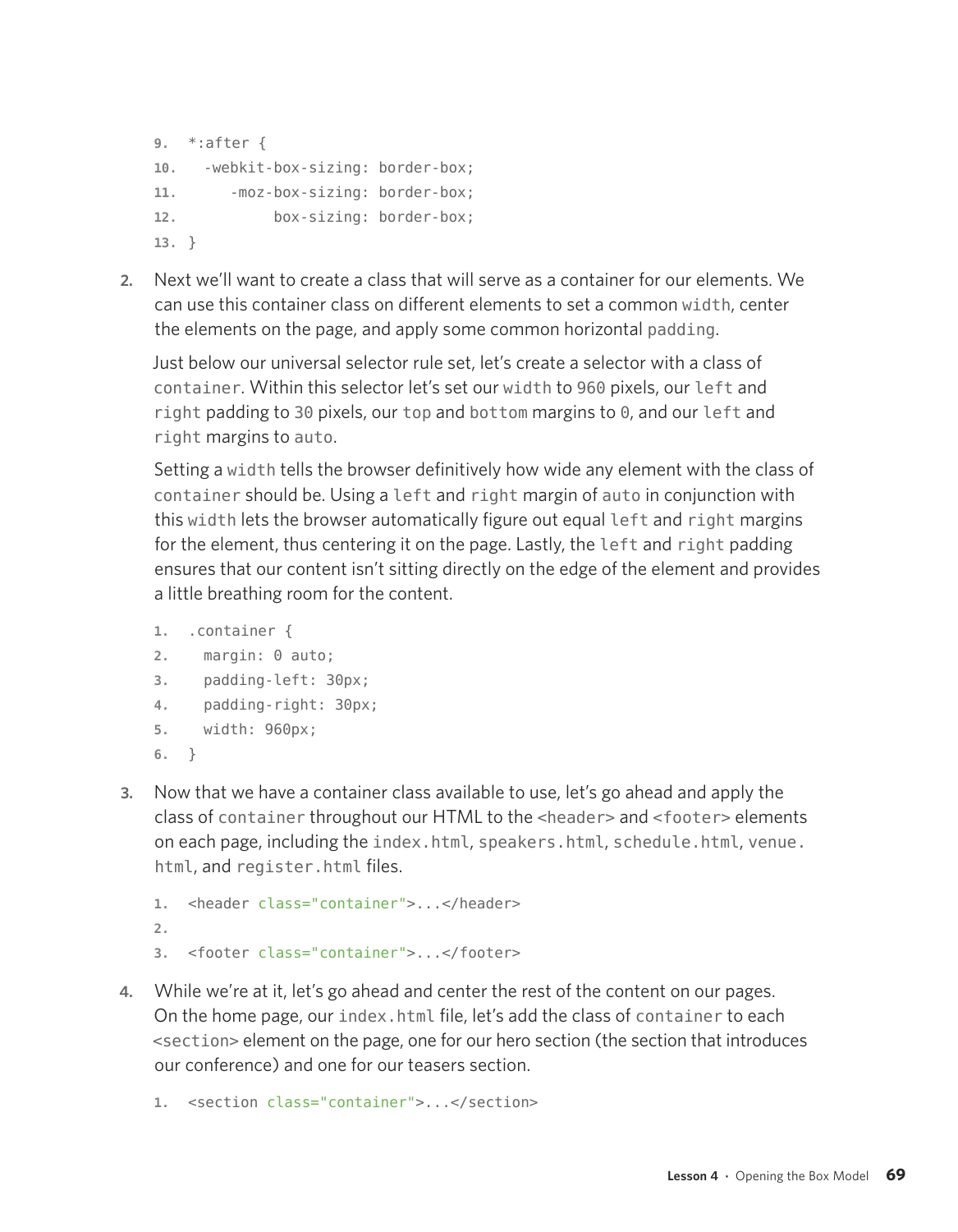Additionally, let's wrap all of the <h1> elements on each page with a <section> element with the class of container.

```
1. <section class="container">
2.
3. <h1>...</h1>
4.
5. </section>
```
We'll come back and adjust these elements and classes later, but for now we're headed in the right direction.

**5.** Now that all of our content is centered, let's create some vertical spacing between elements. For starters let's place a 22-pixel bottom margin on a few of our heading and paragraph elements. We'll place and comment on these typography styles below our grid styles.

```
1. /*
2. ========================================
3. Typography
4. ========================================
5. */
6.
7. h1, h3, h4, h5, p {
8. margin-bottom: 22px;
9. }
```
We intentionally skipped <h2> and <h6> elements, as the design does not call for margins on <h2> elements and as we won't be using any <h6> elements at this time.

**6.** Let's also try our hand at creating a border and some rounded corners. We'll start by placing a button within the top <section> element on our home page, just below the header.

Previously we added an <a> element within this <section> element. Let's add the classes of btn and btn-alt to this anchor.

```
1. <a class="btn btn-alt">...</a>
```
Now let's create some styles for those classes within our CSS. Below our typography rule set, let's create a new section of the CSS file for buttons.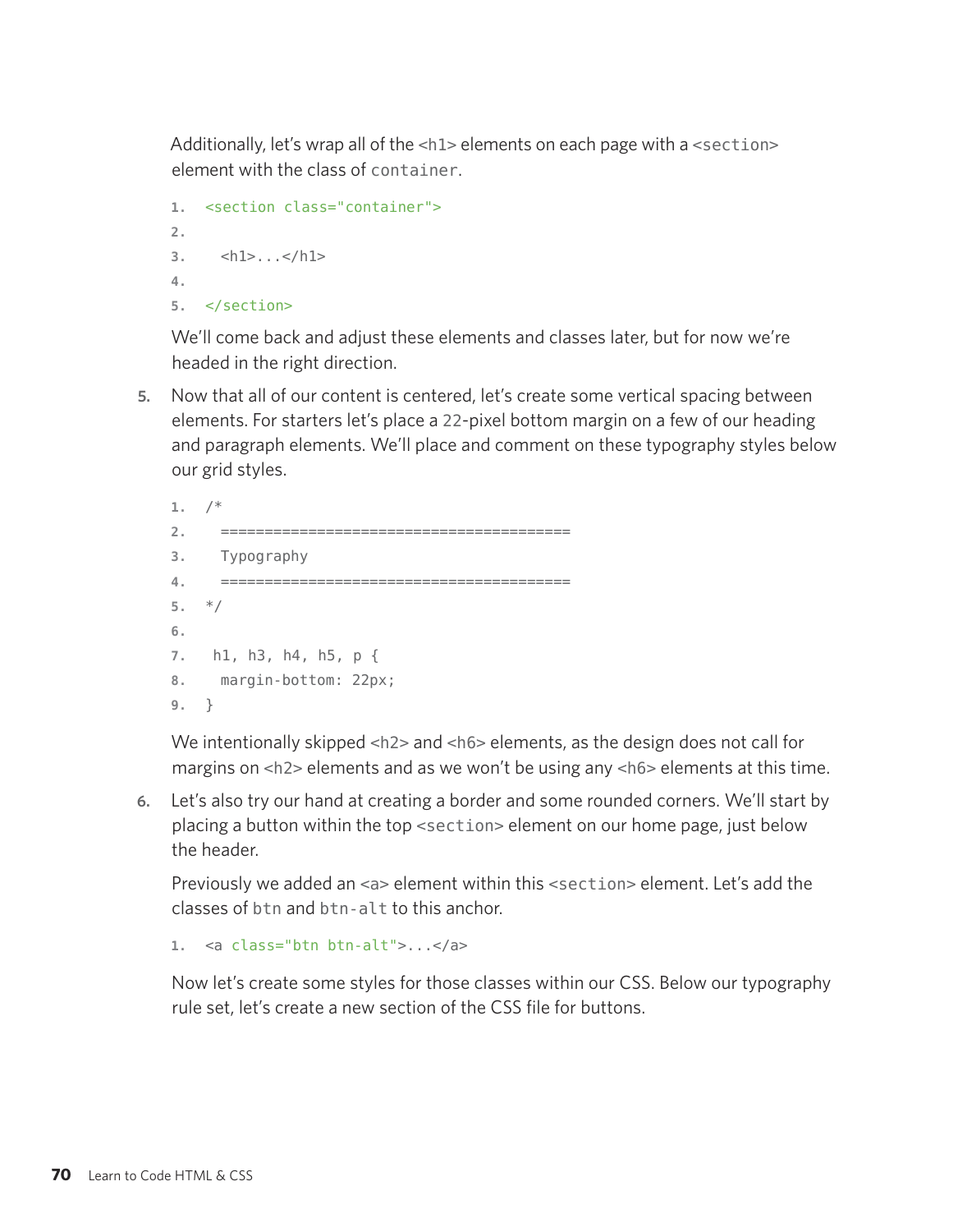To begin let's add the btn class and apply some common styles that can be shared across all buttons. We'll want all of our buttons to have a 5-pixel border-radius. They should be displayed as inline-block elements so we can add padding around all four sides without issue; we'll remove any margin.

```
1. /*
2. ========================================
3. Buttons
4. ========================================
5. */
6.
7. .btn {
8. border-radius: 5px;
9. display: inline-block;
10. margin: 0;
11. }
```
We'll also want to include styles specific to this button, which we'll do by using the btn-alt class. Here we'll add a 1-pixel, solid, gray border with 10 pixels of padding on the top and bottom of the button and 30 pixels of padding on the left and right of the button.

```
1. .btn-alt {
2. border: 1px solid #dfe2e5;
3. padding: 10px 30px;
4. }
```
Using both the btn and btn-alt classes on the same <a> element allows these styles to be layered on, rendering all of the styles on a single element.

**7.** Because we're working on the home page, let's also add a bit of padding to the <section> element that contains our <a> element with the classes of btn and btn-alt. We'll do so by adding a class attribute value of hero to the <section> element, alongside the container class attribute value, as this will be the leading section of our website.

```
1. <section class="hero container">
2. ...
```

```
3. </section>
```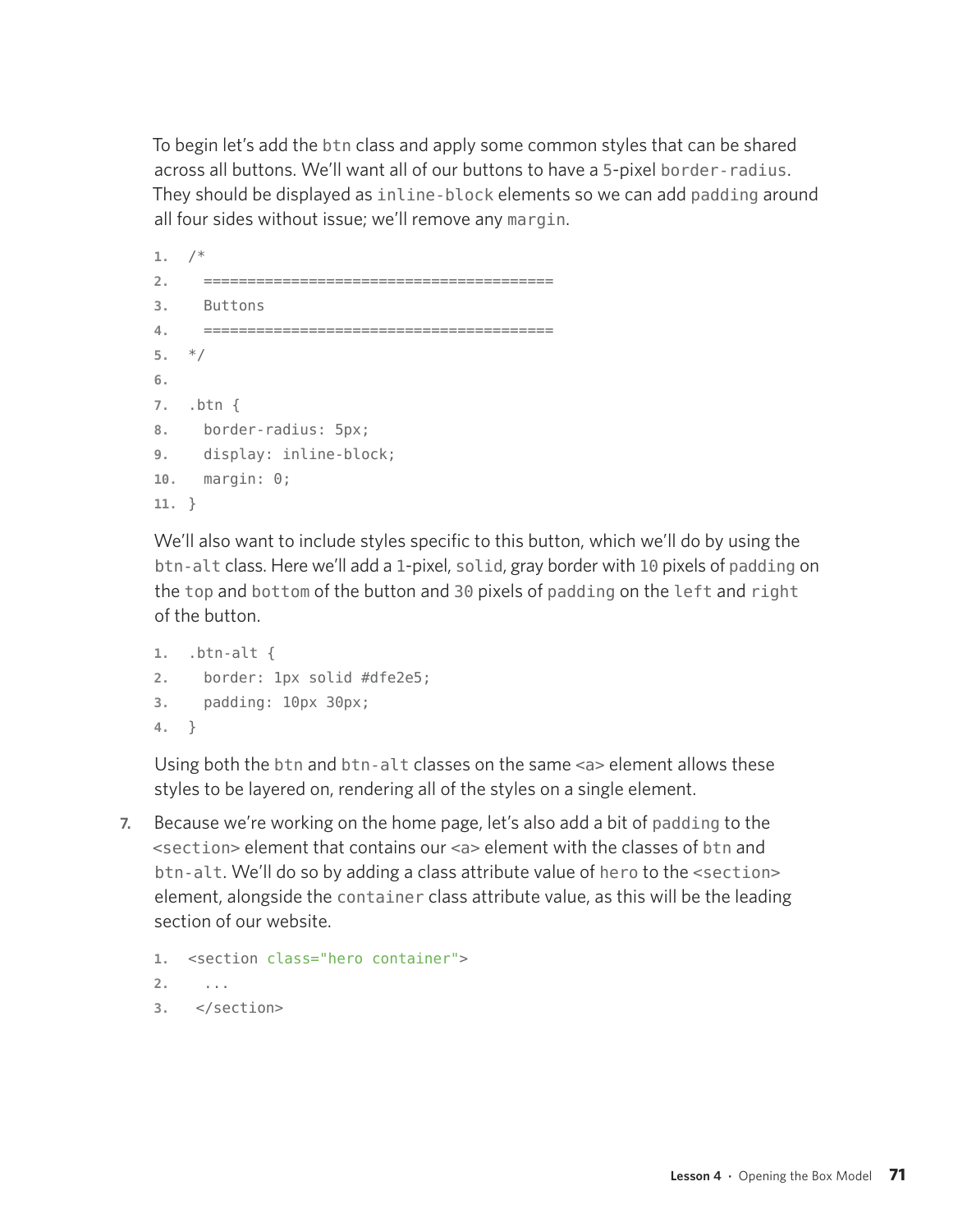Next we'll want to create a new section within our CSS file for home page styles, and, once we're ready, we'll use the class of hero to apply padding around all four sides of the <section> element.

**1.** /\* **2.** ======================================== **3.** Home **4.** ======================================== **5.** \*/ **6. 7.** .hero { **8.** padding: 22px 80px 66px 80px; **9.** }

Our website is starting to come together, especially the home page, as shown in Figure 4.8.



**Figure 4.8** Our Styles Conference home page, taking shape after a few updates

The source code for the exercises within this lesson can be found at [http://learn.shayhowe.com/html-css/opening-the-box-model/.](http://learn.shayhowe.com/html-css/opening-the-box-model/)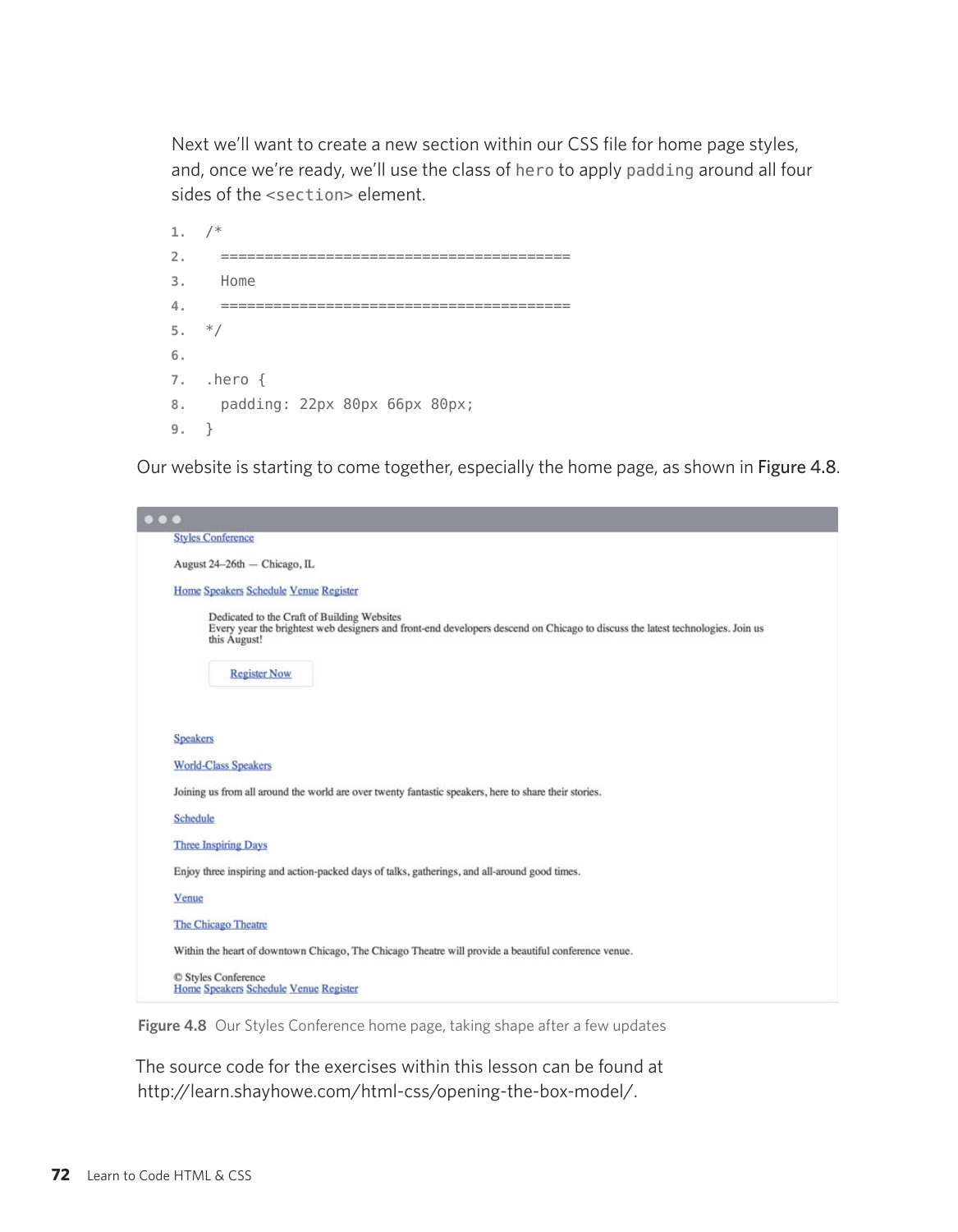### <span id="page-31-0"></span>**The Universal Selector**

In the first step of this exercise we were introduced to the *universal selector*. In CSS the asterisk,  $*$ , is the universal selector, which selects every element. Rather than listing every single element imaginable, we can use the asterisk as a catch-all to select all elements for us.

The :before and :after pseudo-elements also mentioned in this step are elements that can be dynamically generated with CSS. We're not going to be using these elements within our project; however, when using the universal selector it's a good practice to also include these pseudo-elements in case they should ever appear.

# **[Summary](#page-7-0)**

Take a second and pat yourself on the back. I'll wait.

Learning all the different parts of the box model is no small feat. These concepts, although briefly introduced, take quite a bit of time to fully master, and we're on the right path toward doing so.

In brief, within this lesson we talked about the following:

- How different elements are displayed
- What the box model is and why it's important
- How to change the size, including the height and width, of elements
- How to add margin, padding, and borders to elements
- How to change the box sizing of elements and the effects this has on the box model

Now that we have a better understanding of how elements are displayed and sized, it's time to move into positioning these elements.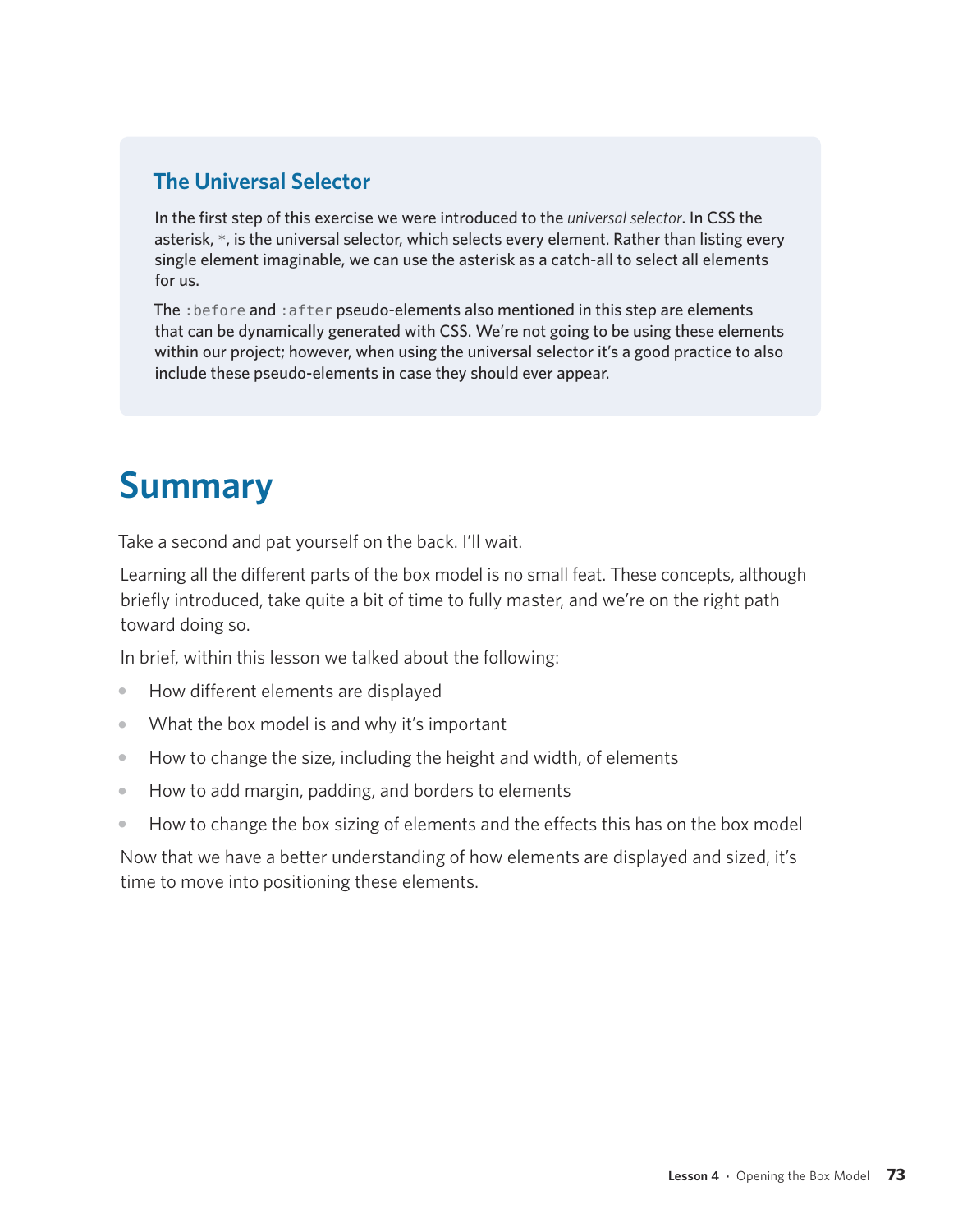# <span id="page-32-0"></span>**[Index](#page-9-0)**

- (hyphen), 38 ; (semicolon), 8, 274 : (colon), 8 . (period), 10 { } (curly brackets), 8, 9, 274 & (ampersand), 31 # (hash sign), 10, 46 < > (angle brackets), 2 % unit notation, 51

### **A**

<a> element, 29 absolute lengths, 50 absolute paths, 30 absolute positioning, 96–98 absolute value, 96–98 action attribute, 205 Adobe Kuler, 47 alert message example, 136–137 alignment float values and, 114 images, 185–186 list items, 170 text, 114, 121, 122 vendor prefixes, 278–279 vertical, 91 alpha channels, 48 alt attribute, 179, 271 alt (alternative) text, 179 alternative (alt) text, 179 ampersand (&), 31 anchor elements, 29 anchor links, 3, 29 anchor tags, 3 angle brackets < >, 2 <article> element, 25 <aside> element, 26, 76, 78 aspect ratio, 180 attributes for, 213 action, 205 alt, 179, 271

audio, 189–190 autoplay, 189, 191 charset, 5 checkbox, 209 cite, 129, 130–131 class, 3, 10 cols, 208 colspan, 237–238 container class, 244 controls, 189, 191 datetime, 255 described, 3–4 disabled, 215 headers, 234 height, 180–181 hidden, 215 hidden, 215 href, 3, 11, 12, 30 id, 3, 10, 213, 234, 256 ID, 172 intro ID value, 267 loop, 189, 191 method, 205 multiple, 210 name, 205, 208, 210 placeholder, 216 poster, 192 preload, 189–190, 191 rel, 11 required, 216 reversed, 158–160 rows, 208 rowspan, 237–238 scope, 232, 234, 255 seamless, 194–195 selected, 210 src, 3, 179, 189, 190 start, 159 target, 31 type, 190, 205–208 value, 160, 208 width, 180–181 audio, 189–191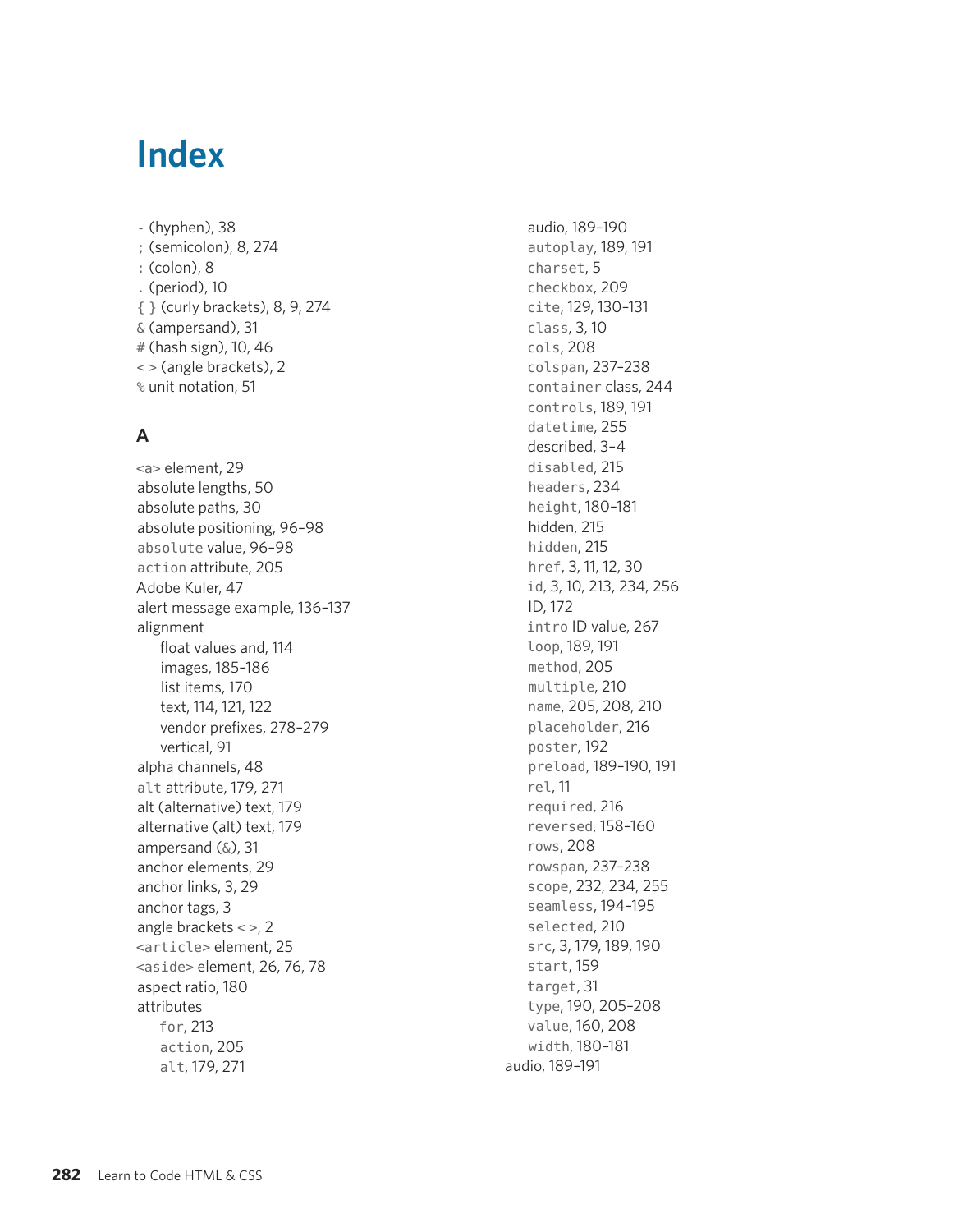audio controls, 192 audio fallbacks, 190–191 audio file formats, 193 audio files, 189–191 <audio> element, 189–191 autoplay attribute, 189, 191

### **B**

<b> element, 21–22 background color, 37–38, 242–243 background images, 134–137 background-position, 155–156 centering, 135 code example, 136–137, 152–153 considerations, 134 hyperlink paths, 134 vs. image elements, 183 multiple, 152–153 positioning, 135 repeating, 134 shorthand values, 134, 136, 152 specifying size for, 153–155 specifying surface area, 155–156 background pattern, 180 background property, 133, 134, 142, 164, 183 background-clip property, 155–156 background-color property, 133 background-image property, 134, 142, 183 background-origin property, 155–156 background-position property, 135 background-repeat property, 134 backgrounds, 132–156 color, 133, 137 considerations, 132 fallback options, 133 new CSS properties, 153–156 practice example, 137–141 transparent, 133 background-size property, 153–155 block elements, 18, 59 block positioning images, 182 block values, 54, 182 block-level elements, 29, 54, 55, 182 <blockquote> element, 128, 130–131 <body> element, 4, 5 bold text, 21–22 border property, 62–64

border-box value, 67, 155–156 border-collapse property, 238–239, 241, 243 borders adding to rows, 241–242 box model, 62–64 images, 182 padding and, 60 radius, 63–64 sides, 63 size, 62–63 styles, 62–63 tables, 238–242 border-spacing property, 240–241 box model, 53–73 box model border box, 66 borders, 62–64 box sizing, 64–67 content box, 65 described, 56 element display, 54–55 element height, 57–58, 59 element padding, 60–62 element width, 57–58 margins, 59–62 padding box, 66 practice exercise, 68–73 working with, 56–67 boxes content, 65 padding, 66 sizing, 64–67 box-shadow property, 116 box-sizing property, 64–67 braces { }, 8, 9 browsers audio file formats, 190, 193 Chrome, 65, 67–68 cross-browser compatibility, 12–13 cross-browser testing, 13 developer tools, 67–68 Firefox, 65 Google Chrome, 65, 67–68 Internet Explorer, 65 Safari, 65 vendor prefixes, 65, 279 video file formats, 193 <button> element, 211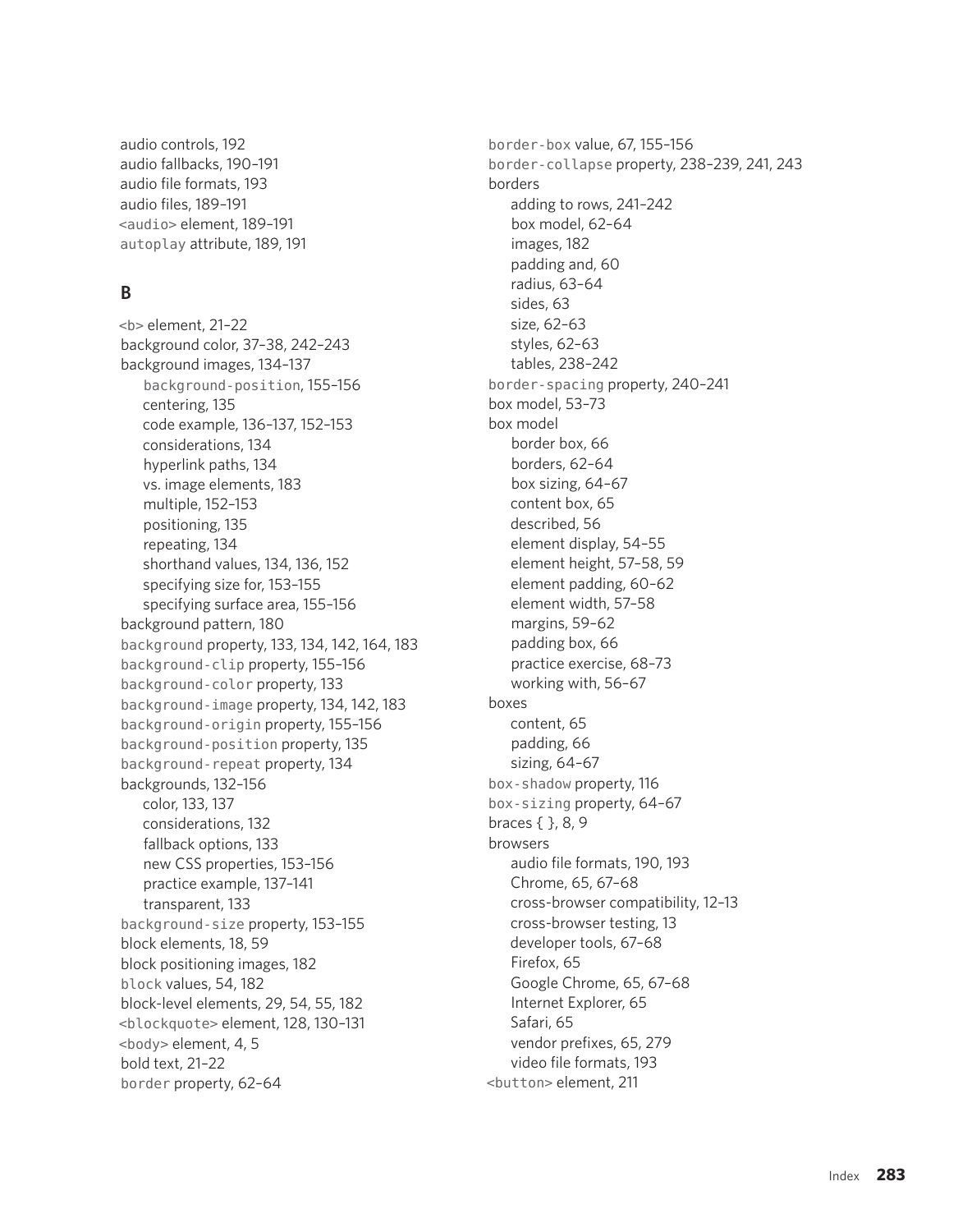buttons background color, 43 font size, 43 forms, 208–209, 211 radio, 208–209 styles, 138–139

### **C**

capitalize value, 116 <caption> element, 234 captions figures, 202 table, 234 cascade, 37–38 cascading properties, 37–38 Cascading Style Sheets. *See* CSS cells, combining, 237–238 cf class, 83 characters encodings, 2 hexadecimal colors, 46, 277 special, 28 charset attribute, 5 check boxes, 209 checkbox attribute, 209 Chrome browser, 65, 67–68 citations, 128, 129, 130–131 cite attribute, 129, 130–131 <cite> element, 128, 130–131 class attribute, 3, 10 class selectors, 10, 38 class values, 270 classes multiple, 42–43 names, 275 pseudo-classes, 106 tips for, 275, 276 values, 275 clear property, 80 clearfix, 83 clearfix class, 83 clearing floats, 80 closing tags, 3 code validation, 6 coding best practices, 266–281 CSS, 273–280 general guidelines, 281

HTML, 267–272 reusable layouts, 90–94 col value, 232 colon (:), 8 color background, 37–38, 133, 137, 242–243 borders, 62 gradients, 146–147 hexadecimal values, 46–47, 277 HSL/HSLa, 49–50 keyword, 44–45 links, 137–138 margins and, 62 opacity, 48 padding and, 62 RGB/RGBa, 48 sRGB, 44 in tables, 242–243 text, 100, 138 transparent, 48 color channels, 46–50 color property, 100 color stops, 146–147 color values, 42–50 color wheel, 47 cols attribute, 208 colspan attribute, 237–238 comments in CSS, 19, 273, 274 in HTML code, 19 contain keyword value, 154 container class, 69 container class attribute, 252 content, 74–98. *See also* media absolute positioning, 96–98 centering, 69 embeddable, 3 grouping, 25 positioning with floats, 75–86 positioning with inline-block, 87–89 related, 26 relative positioning, 95–96 reusable layouts, 90 self-contained, 25 semantic decisions and, 25, 267–268 separating from style, 271 source for, 3 in tables, 234–235 wrapping, 79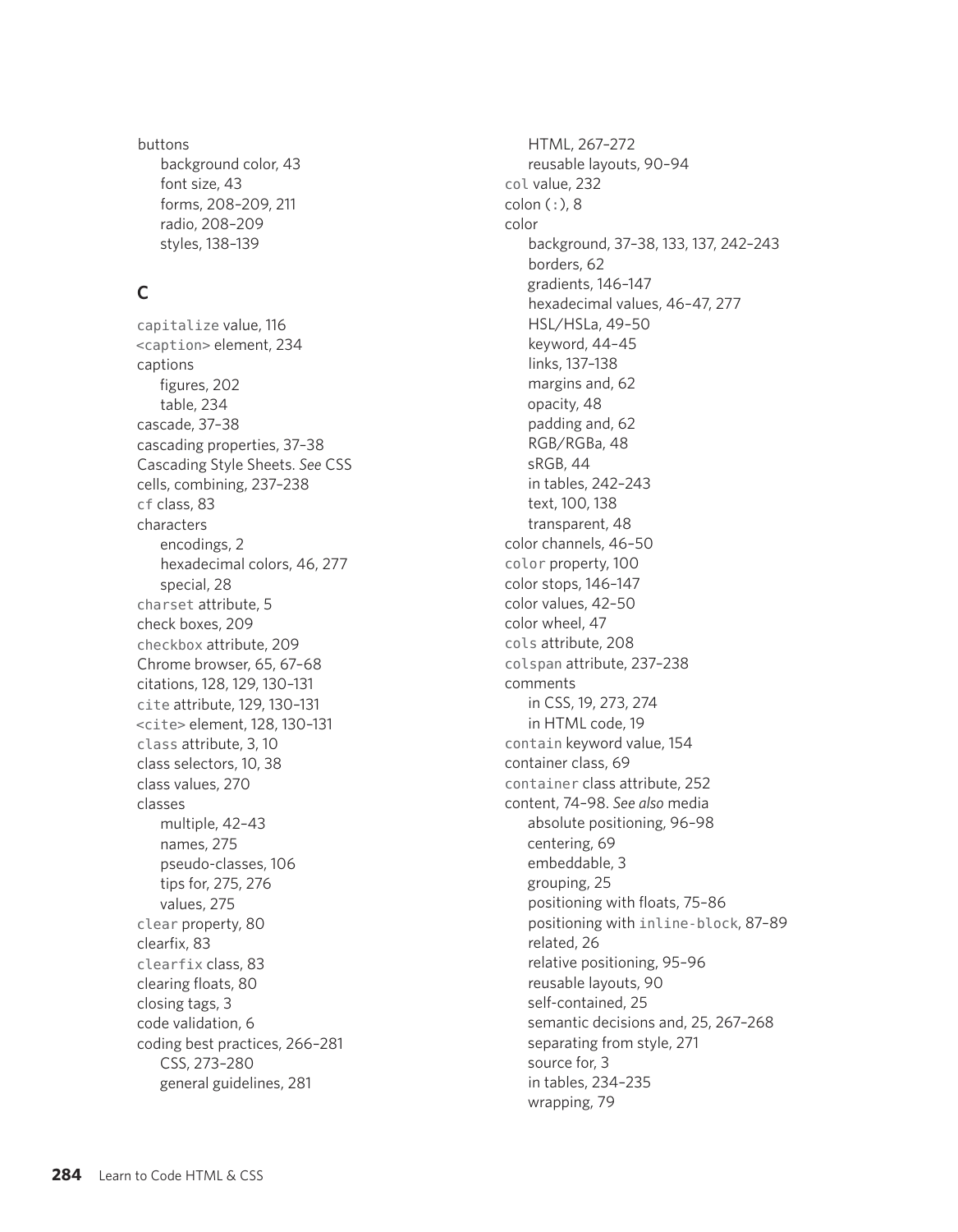content boxes, 65 content-box value, 65, 155–156 controls attribute, 189, 191 cover keyword value, 154 creative works, citing, 128 cross-browser compatibility, 12–13 cross-browser testing, 13 CSS (Cascading Style Sheets) best practices, 273–280 calculating specificity, 38–39 cascading properties, 37–38 class names/values, 275 code validators, 6 color values, 42–50 comments in, 19, 273, 274 considerations, 2 described, 2, 36 dropping units from zero values, 278 good vs. bad code examples, 273–280 length values, 50–52 modularized styles, 280 multiple lines and, 274 property values, 44–52 referencing, 11–12 reusable layouts, 90 shorthand alternatives. *See* shorthand values spacing and, 274 terminology, 7–9 units of measurement, 50–52 vendor prefixes, 278–279 .css extension, 11 CSS pseudo-classes, 106 CSS resets, 12–15, 28 CSS selectors IDs and, 275 tips for, 275 CSS3 gradient generators, 146 CSS3 gradients, 146 curly brackets { }, 8, 9, 274

### **D**

data, table, 231–232, 254 datetime attribute, 255 <dd> element, 160–161 description lists, 160–161 developer tools, 67–68

dialogue citation, 129 dialogue quotation, 129 disabled attribute, 215 display property, 54–55, 167, 182 display value, 77, 169 <div> element, 18–19, 25, 272 divisions, 18–19, 25 <dl> element, 160–161 <!DOCTYPE html> declaration, 4, 5 Dreamweaver, 4 drop-down lists, 209–210 <dt> element, 160–161

#### **E**

elements absolute positioning, 96–98 block-level, 18, 29, 54, 55 borders, 62–64 classifying, 3 described, 2 displaying, 54–55 floating, 76 height of, 57–58, 59 hiding, 55 identifying, 3 indenting, 5 inline, 18, 54, 55 margins, 59–62 nested, 5 padding, 60–62 relative positioning, 95–96 self-closing, 5 text-based, 20–23 width of, 57–58 em unit notation, 51 em units, 51 <em> element, 22–23, 276 email addresses linking to, 30–31 validation, 216 Eric Meyer's reset, 12, 13 error message styles, 216 external citation, 130–131 external quotation, 130 external style sheets, 11, 12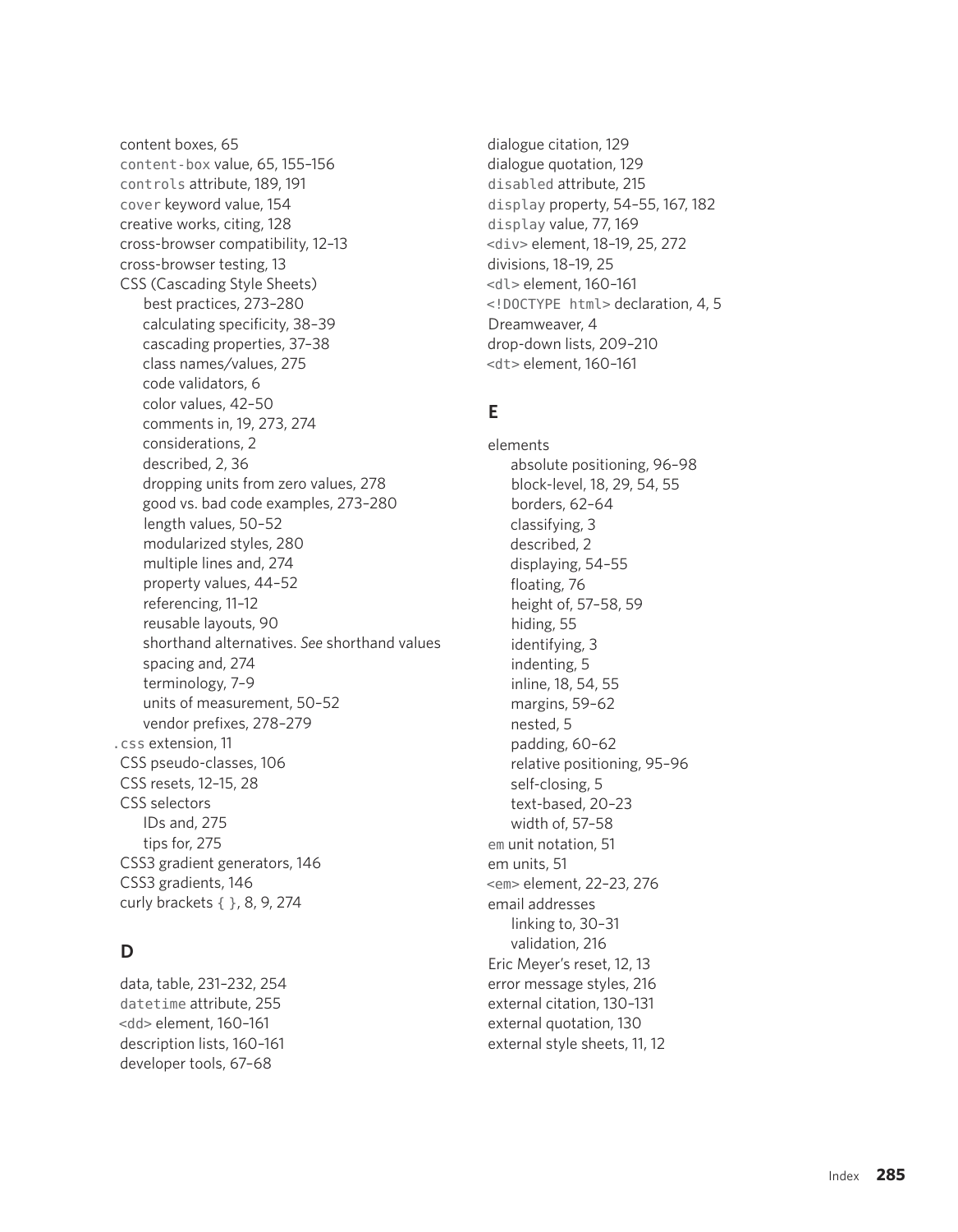#### **F**

fallback options audio, 190–191 backgrounds, 133 fonts, 101 video, 191, 193 fields, text, 205–207 fieldsets, 214 <figcaption> element, 202 <figure> element, 201–202 figures, 201–202 file input, 212 files adding to forms, 212 audio, 189–191 comments, 19 CSS, 273, 275, 278 external, 4, 24 gradient image, 142 links to, 24 organizing, 19 Firefox browser, 65 :first-of-type pseudo-class selector, 261 float property, 75, 77, 79, 114, 167, 182 floating clearing floats, 80 considerations, 95 containing floats, 80–83 content, 75–86 images, 182–183 lists, 167–168 font families, 101 font property, 104 font variants, 102 @font-face at-rule, 124 font-family property, 101, 124 fonts bold, 102–103 considerations, 99, 125 described, 100 embedded, 99, 124–127 example code, 105–106 fallback options, 101 Google Fonts, 125 italics, 102 licensing issues, 125 practice exercise, 106–113

properties, 101–113 shorthand values, 104 size, 51, 101 styles, 102 vs. typefaces, 100 web-safe, 123–124 weights, 102–103 font-size property, 101 font-style property, 102 font-variant property, 102 font-weight property, 102–103, 126, 127 <footer> element, 26, 28 footers, 26, 235 for attribute, 213 <form> element, 205 forms, 204–228 adding files to, 212 adding to pages, 205 buttons, 208–209, 211 check boxes, 209 disabling elements/controls, 215 drop-down lists, 209–210 example code, 217–219 fieldsets, 214 hidden inputs, 212 initializing, 205 input attributes/values, 215–217 labels, 213 legends, 214–215 login, 217–219 multiple selections, 210 organzing elements in, 212–215 overview, 204 placeholder controls, 216 practice example, 219–226 required values, 216 text fields, 205–207 textareas, 208 validation, 216

#### **G**

gif format, 180 Google Chrome browser, 65, 67–68 Google Fonts, 125 gradient backgrounds, 142–151 changing direction of, 143–144 color stops, 146–147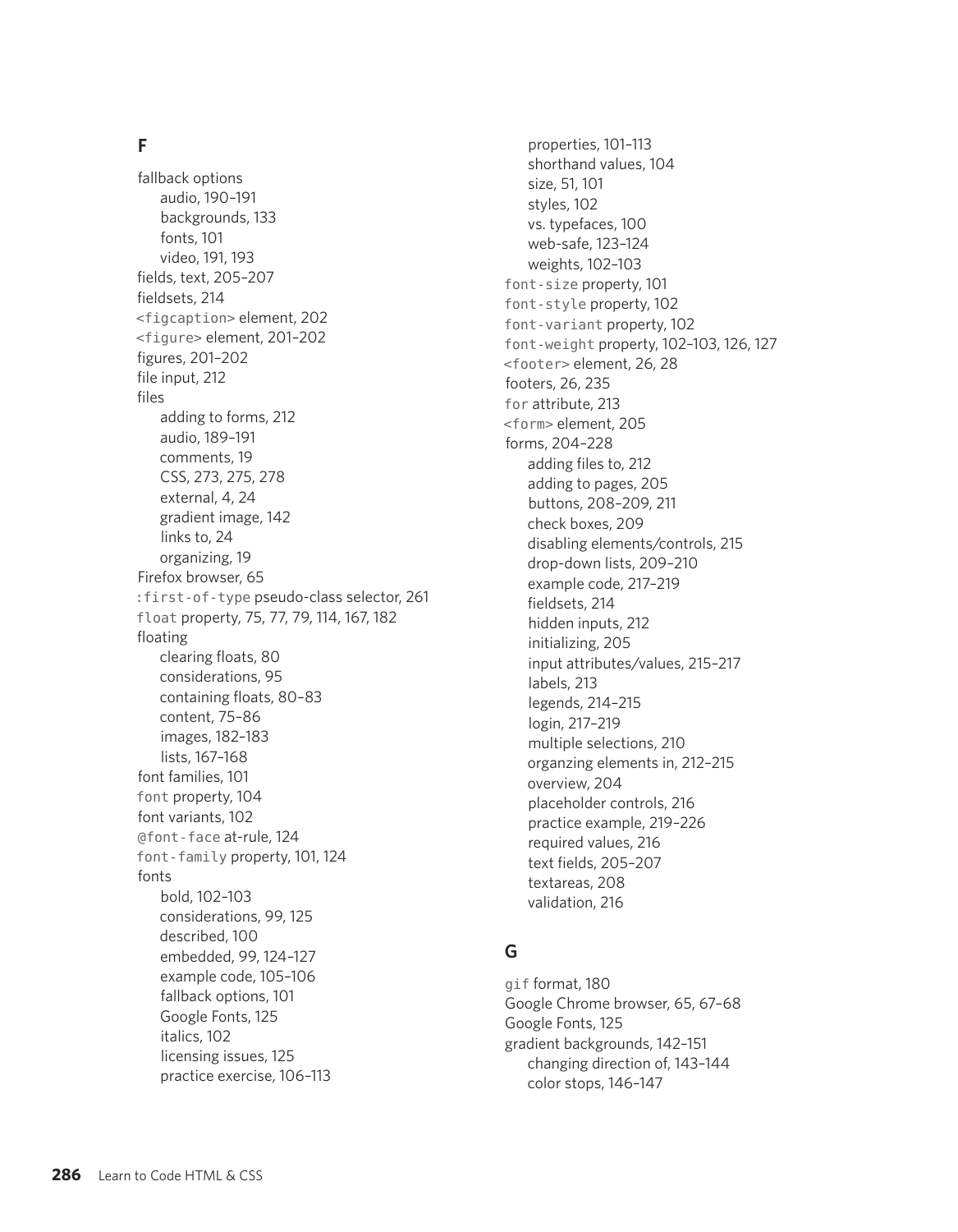considerations, 142 CSS3, 146 example code, 147–148 linear, 142–144 practice example, 148–151 radial, 145–146 vendor prefixes, 142 gradients background. *See* gradient backgrounds grid class attribute, 91, 92, 171, 195, 220, 252. group class, 81

#### **H**

<h> element, 5, 20, 24 hash sign (#), 10, 46 <head> element, 4, 5, 11, 24 <header> element, 24, 27 headers table, 232–234, 235 text, 24, 27 headers attribute, 234 headings, 5, 20 height attribute, 180–181 height property, 56, 58, 59, 180 hexadecimal colors, 46–47, 277 hexadecimal values, 100, 133, 147 hidden attribute, 215 hidden inputs, 212 hiding elements, 55 :hover pseudo-class, 106 href attribute, 3, 11, 12, 30 hsl() function, 49 HSLa value, 133 HSL/HSLa colors, 49–50 HTML (HyperText Markup Language), 2–4 HTML code best practices, 267–272 class values, 270 comments in, 19 considerations, 2 described, 2 divisions, 18–19 document structure, 268–269 example of basic code, 4–5 good vs. bad code examples, 267–272

headings, 20 hyperlinks. *See* hyperlinks ID values, 270 inline styles and, 271 paragraphs, 21 refactoring code, 272 referencing CSS in, 11–12 removing code, 272 reusable layouts, 90 semantics in, 18, 267–268 spans, 18–19 standards-compliant markup, 267 structural elements, 23–29 syntax organization, 269–270 terminology, 2–4 text-based elements, 20–23 validators, 6 version, 4 HTML document structure, 4–7 .html extension, 4 <html> element, 4, 5 hyperlink reference. *See* href hyperlinks adding, 32–35 anchor, 3, 29 background images, 134 to citations, 128, 129 colors, 137–138 creating, 29–35 described, 29 to email addresses, 30–31 navigation, 24 opening links in new window, 31 to other pages of website, 30 to parts of same page, 32 to quotations, 129 specifying, 3 HyperText Markup Language. *See* HTML hyphen (-), 38

#### **I**

<i> element, 22–23 icons, 180 id attribute, 3, 10, 213, 234, 256 ID attributes, 172 ID selectors, 10, 38, 39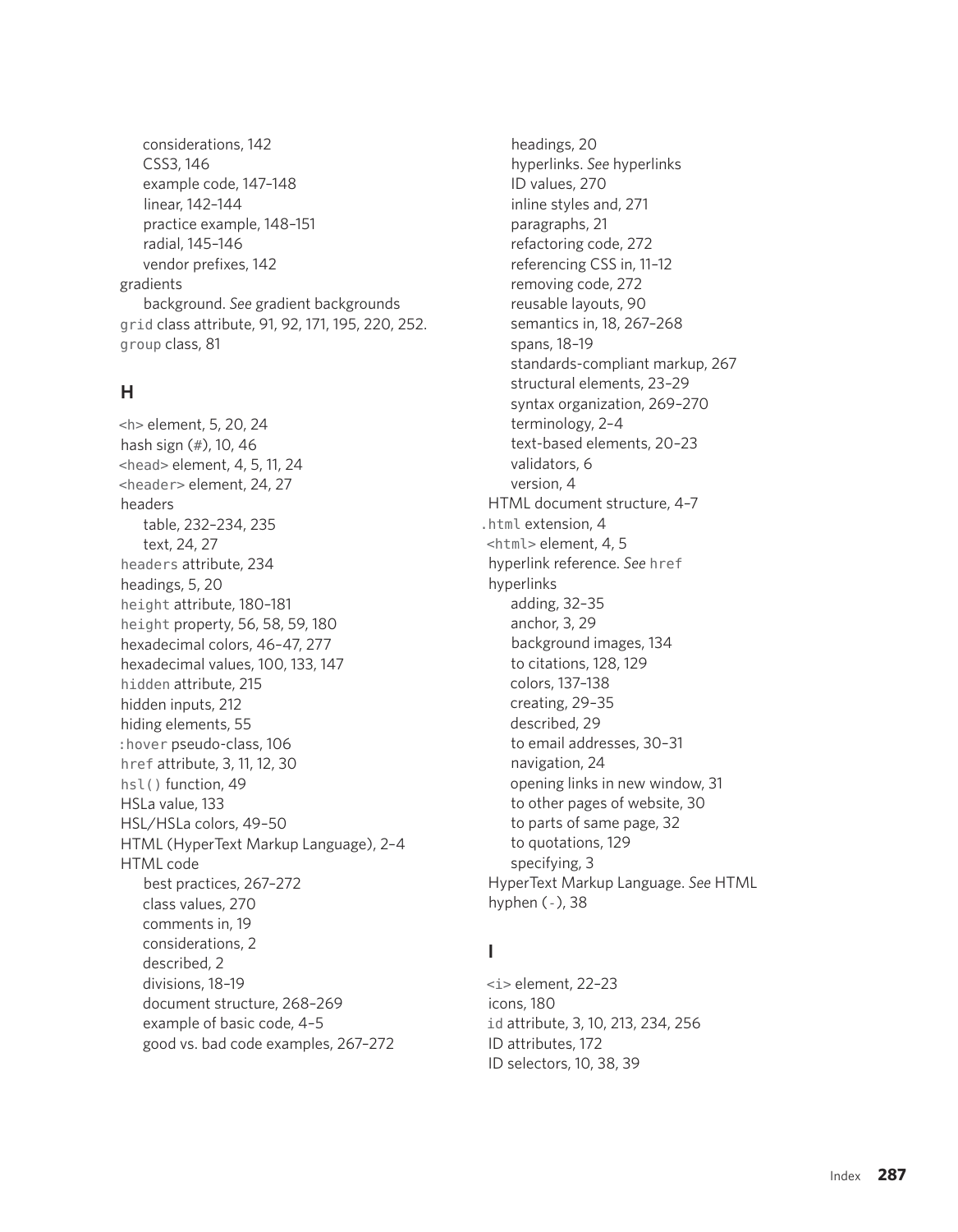ID values, 270 <iframe> element, 193–195 image elements, 183 image formats, 180 images, 179–188 adding to pages, 179 alignment, 185–186 alt attribute, 271 aspect ratio, 180 background. *See* background images borders, 182 distorted, 180 embedded, 179 floating, 182–183 flush left/right, 182–183 margins, 182–183 padding, 182 positioning, 181–183 practice exercise, 183–188 sizing, 180–181 spacing, 182–183 <img> element, 179, 181, 183 indenting text, 115 index.html file, 15 inline elements, 18 inline frames, 193–195 inline styles, 11, 271 inline value, 54, 166–167 inline-block elements positioning content with, 87–89 removing spaces between, 88–89 sizing, 59 space between, 55 inline-block value, 55, 166–167 inline-level elements, 59 <input> element, 205 inside property value, 165, 166 internal style sheets, 11 Internet Explorer, 65 intro ID attribute value, 267 italicized text, 22–23, 102

#### **J**

jpg format, 180

#### **K**

key selector, 40 keyword color values, 44–45, 47

#### **L**

<label> element, 213 labels, 213 :last-child pseudo-class selector, 170, 241, 253 :last-of-type pseudo-class selector, 261 leading, 103–104 legends, 214–215 length values, 50–52 letter spacing, 117 letter-spacing property, 117 <li> element, 158 linear gradients, 142–143 linear-gradient () function, 143, 149 line-height property, 103–104 <link> element, 11–12, 125–126 links adding, 32–35 anchor, 3, 29 background images, 134 to citations, 128, 129 colors, 137–138 creating, 29–35 described, 29 to email addresses, 30–31 navigation, 24 opening links in new window, 31 to other pages of website, 30 to parts of same page, 32 to quotations, 129 specifying, 3 list item markers floating and, 167 setting content of, 163–165 using images as, 164–165 list items alignment, 170 styling, 163–166 lists, 157–177 changing values in, 160 considerations, 157 description, 160–161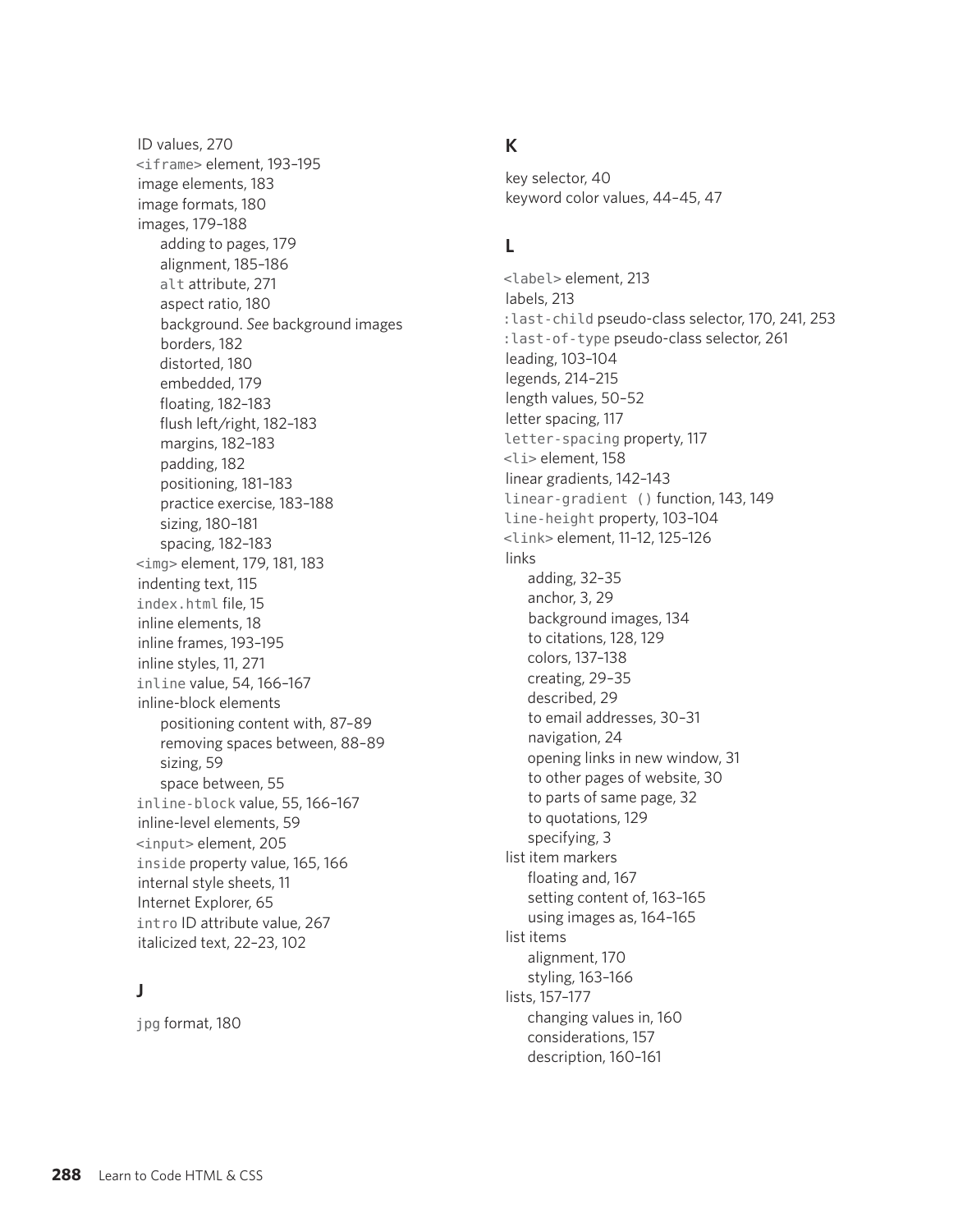drop-down, 209–210 floating, 167–168 horizontally displaying, 166–169 navigational, 168–169 nesting, 162–163 numbered, 158–160 ordered, 158–160 overview, 157 practice example, 169–176 reverse order, 158–160 sample code, 168–169 unordered, 158 list-style property value, 166 list-style-position property, 165–166 list-style-type property, 163–165 login forms, 217–219 loop attribute, 189, 191 lowercase value, 116

#### **M**

"magic corners," 144 mailto:, 31 main.css file, 12 margin property, 59–62, 182–183 margins images, 182–183 overview, 59–62 measurement, units of, 50–52 media, 178–203. *See also* content audio, 189–191 considerations, 178 embedded, 193 images. *See* images inline frames, 193–195 video, 191–193 media player, 192 <meta> element, 5 method attribute, 205 mp3 format, 190 multiple attribute, 210

#### **N**

name attribute, 205, 208, 210 <nav> element, 24 navigation menus, 33–34, 168–169 navigational links, 24 navigational lists, 168–169 nested elements, 5 nesting lists, 162–163 none value, 55 Normalize.css, 12–13 Notepad++, 4 :nth-child pseudo-class selector, 242–243 number sign (#), 10, 46 numbered lists, 158–160

### **O**

offset class, 96 ogg format, 190 <ol> element, 158–160 :only-of-type pseudo-class selector, 261 opacity, 48 opening tags, 3 <option> elements, 208 ordered lists, 158–160 outside property value, 165

#### **P**

<p> element, 5, 21 padding, 60–62, 66, 182 padding property box model, 60–62, 66 tables, 260–262 padding-box value, 66, 155–156 pages. *See* web pages paragraphs, 21 paths absolute, 30 hyperlink, 134 relative, 30 pattern, background, 180 percentages, 51 performance, 276 period (.), 10 photographs, 180 pixels, 50 placeholder attribute, 216 placeholder controls, 216 png format, 180 position property, 95–98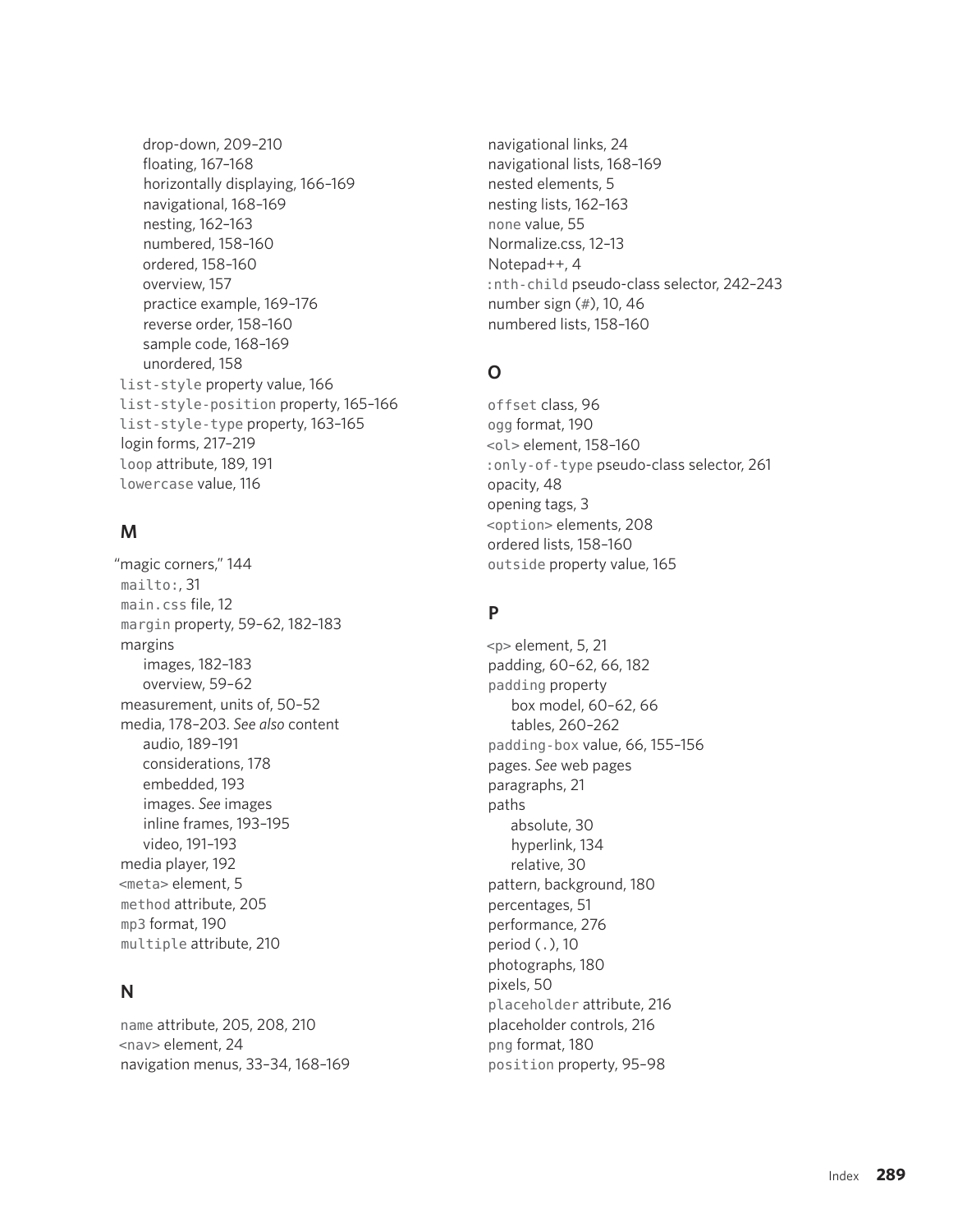poster attribute, 192 pound sign (#), 10, 46 preload attribute, 189–190, 191 properties background, 133, 134, 142, 164, 183 background-clip, 155–156 background-color, 133 background-image, 134, 142, 183 background-origin, 155–156 background-position, 135 background-repeat, 134 background-size, 153–155 border, 62–64 border-collapse, 238–239, 241, 243 border-spacing, 240–241 box-shadow, 116 box-sizing, 64–67 cascading, 37–38 cascading properties, 37–38 clear, 80 color, 100 described, 8 display, 54–55, 167, 182 float, 75, 77, 79, 114, 167, 182 font, 104 font-based, 101–113 font-family, 101, 124 fonts, 101–113 font-size, 101 font-style, 102 font-variant, 102 font-weight, 102–103, 126, 127 height, 56, 58, 59, 180 letter-spacing, 117 line-height, 103–104 list-style, 166 list-style-position, 165–166 list-style-type, 163–165 margin, 59–62, 182–183 padding, 60–62, 66, 260–262 position, 95–98 text, 113–123 text-align, 114, 244–247 text-based, 101–123 text-decoration, 114 text-indent, 115 text-shadow, 115–116

text-transform, 116 vertical-align, 244 width, 57–58, 180 word-spacing, 117 prose citation, 129 prose quotation, 129 pseudo-class selectors, 261 px unit notation, 50

### **Q**

<q> element, 128, 129 quotations, 128, 129, 130

#### **R**

radial gradients, 145–146 radial-gradient() function, 145 radio buttons, 208–209 rel attribute, 11 relative lengths, 51 relative paths, 30 relative positioning, 95–96 relative value, 95–96 required attribute, 216 reusable layouts, 90–94 reversed attribute, 158–160 rgb() function, 48 rgba() function, 48 RGB/RGBa colors, 48 root directory, 12 row value, 232 rows adding borders to, 241–242 gradient background, 148 styles, 139–140 table, 230 rows attribute, 208 rowspan attribute, 237–238

#### **S**

Safari browser, 65 scope attribute, 232, 234, 255 seamless attribute, 194–195 <section> elements, 25, 27, 76, 140, 149 <select> element, 210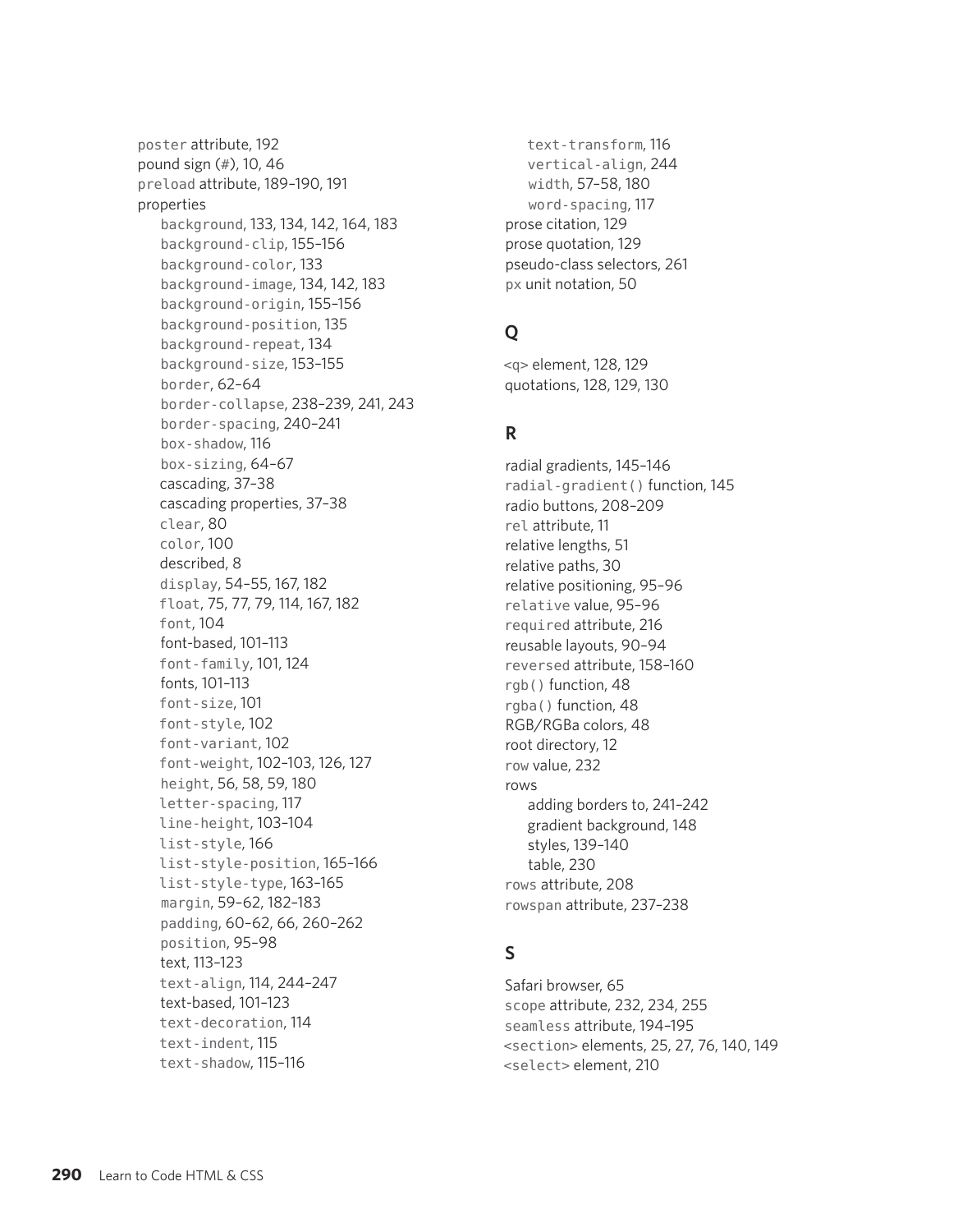selected attribute, 210 selectors additional, 11 calculating specificity, 38–39 class, 10, 38 combining, 40–42 described, 8 ID, 10, 38, 39 spaces within, 41 specificity within, 42 type, 9, 38 working with, 9–11 semantic elements, 267–268 semantics, 18, 267–268 semicolon (;), 8, 274 shorthand values background images, 134, 136, 152 borders, 62 example of, 276–277 fonts, 104 hexadecimal color values, 46, 277 list-style property, 166 margins, 60–61 padding, 60–61 tips for, 276 <small> element, 28 <source> elements, 190–191 spaces between inline-block elements, 88–89 within selectors, 41 spacing borders, 240–241 CSS and, 274 images, 182–183 inline-block elements and, 55 <span> element, 18–19 spans, 18–19 special characters, 28 specificity points, 38, 42 specificity weight, 38–39, 42 src attribute, 3, 179, 189, 190 sRGB color, 44 start attribute, 159 striping, 242–243 <strong> element, 21–22 style sheets, 11. *See also* CSS

styles. *See also* CSS borders, 62–63 buttons, 138–139 error messages, 216 fonts, 102 layering, 42–43 list items, 163–166 multiple classes, 42–43 rows, 139–140 separating content from, 271 tables, 248–252, 260–262 Styles Conference website. *See* websites Sublime Text, 4 submit button, 211

#### **T**

table data, 231–232, 254 <table> element, 230 tables, 229–265 aligning text in, 244–247 borders, 238–242 captions, 234 color in, 242–243 combining cells, 237–238 contents of, 235–236 creating, 230–234 footers, 235 headers, 232–234, 235 overview, 229 padding, 260–262 practice example, 252–264 rows, 230 striping, 242–243 structure, 234–238 styling, 248–252, 260–262 table body, 235 tags anchor, 3 closing, 3, 190, 211 described, 3 end, 208 opening, 3, 190, 211 start, 208 target attribute, 31 <tbody> element, 235 <td> element, 231–232, 234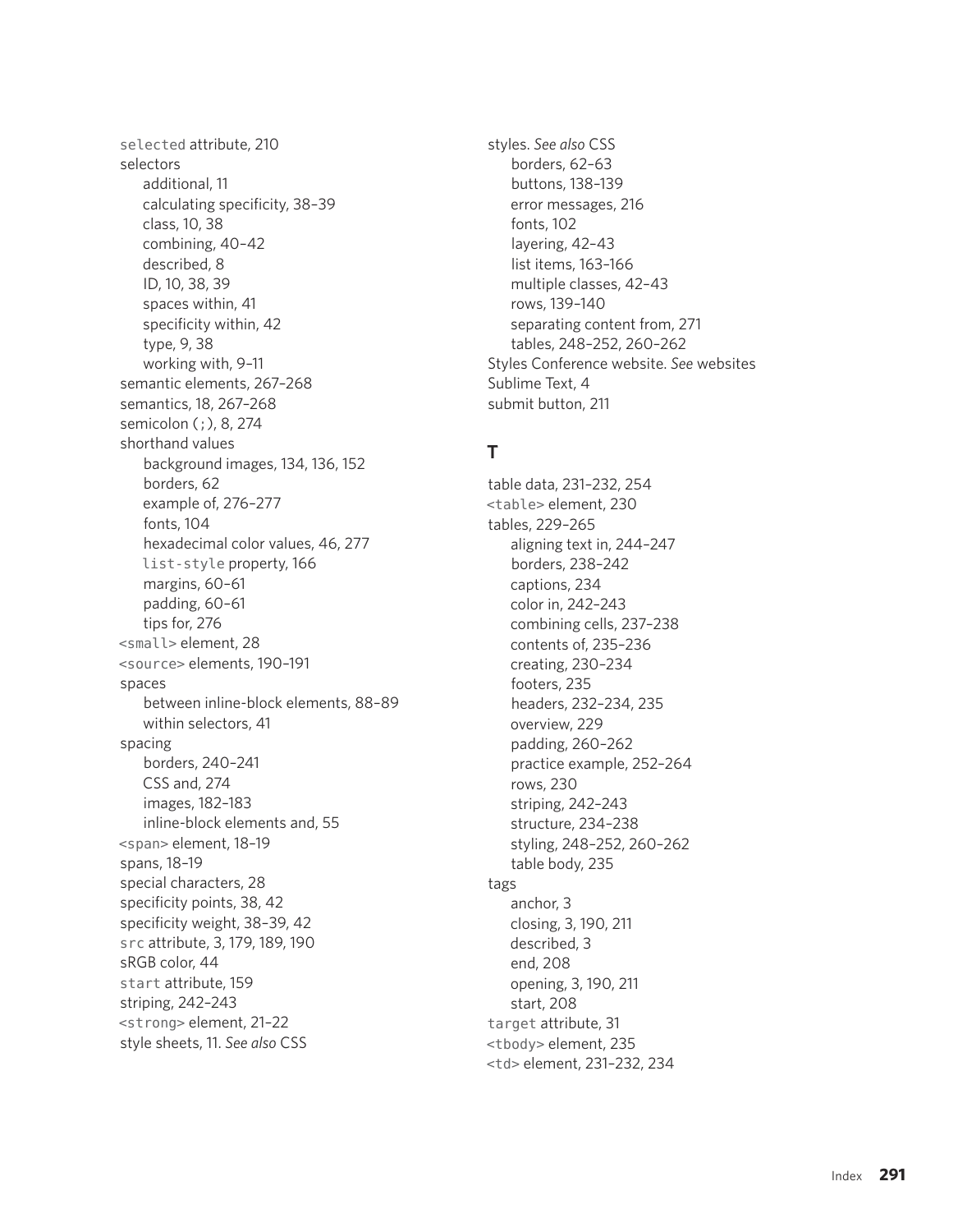terminology CSS, 7–9 HTML, 2–4 text aligning, 114, 121–122 aligning in tables, 244–247 bold, 21–22, 102–103 citations, 128, 129, 130–131 color, 100, 138 example code, 118–119 indenting, 115 inline changes, 116 italicized, 22–23, 102 leading, 103–104 letter spacing, 117 line height, 103–104 practice exercise, 119–123 properties, 113–123 quotations, 128, 129, 130 shadows, 115–116 small caps, 102 underlined, 114, 119–120 word spacing, 117 text decoration, 114 text editors, 4 text fields, 205–207 text-align property, 114, 244–247 <textarea> element, 208 textareas, 208 text-based elements, 20–23 text-decoration property, 114 text-indent property, 115 text-shadow property, 115–116 text-transform property, 116 TextWrangler, 4 <tfoot> element, 235 <th> element, 232, 234 <thead> element, 235 <time> element, 255 <title> element, 5 <tr> element, 230 tracking, 117 transparency, 48 transparent backgrounds, 133 .txt extension, 4 type attribute, 190, 205–208

type selectors, 9, 38 typeface weights, 103 typefaces considerations, 99, 125 described, 100 vs. fonts, 100 licensing issues, 125 typography, 99–131

#### **U**

<ul> element, 158 underlined text, 114, 119–120 units of measurement, 50–52 unordered lists described, 158 practice example, 169–176 sample code, 168–169 uppercase value, 116 url () function, 134 URLs, 193

#### **V**

validation code, 6 email, 216 forms, 216 standards-compliant markup, 267 value attribute, 160, 208 values described, 8–9 vendor prefixes, 65, 142, 278–279 vertical alignment, 91 vertical margins, 60 vertical padding, 60 vertical-align property, 244 video, 191–193 video controls, 192 video fallbacks, 193 video file formats, 193 video hosting websites, 193 video player, 193 <video> element, 191–193 Vimeo embedded video, 193